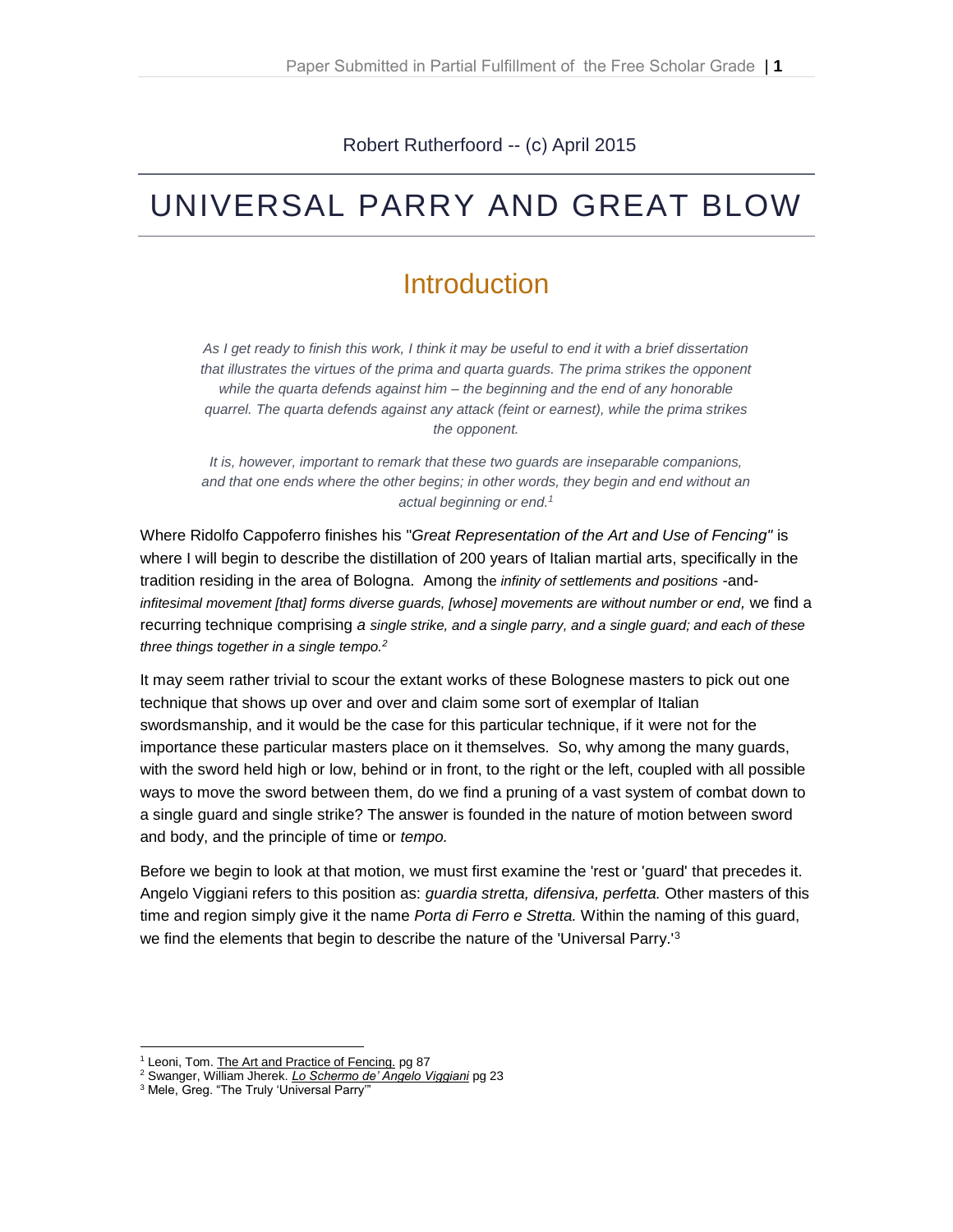## Defining the Guard

Each master describes the guard differently, for instance, Giovanni dall' Agocchie (1572), explains it like this:

> *porta di ferro, owing to its similarity to an iron gate, which takes a lot of effort and skill to batter down. Just so, to wound someone positioned in this guard requires skill and wit.*<sup>4</sup>

*This will be named porta di ferro stretta; and it was named "stretta" for being a very secure guard*<sup>5</sup>

#### ...and Angelo Viggiani

*I call it "stretta" [defensiva, perfetta] on account of the sword being close to the enemy; and he cannot be an assailant without great contest, in respect of the point, which is aimed at the enemy's chest, and your left side finds itself again distant from him, such that it cannot be offended, it still being the more mortal.*<sup>6</sup>

*Finding the right side forward, which appears to have the duty of defense, and the sword hand advanced, it is found to be as much for defending oneself as offending others; I believe that in this guard the Conte and anyone else will be defended more easily and with less fatigue than in any other guard in which they place themselves."*<sup>7</sup>

No matter who is describing the guard, it universally comprises four properties of the sword: first, it occupies the space between the two fencers; second, it is held to the left; third, the point is directed forward; and lastly, the hand is held low. With the sword held this way, the body turns in profile to form *Porta di Ferro e Stretta.*

#### *First Property of the Sword*

The prescribed term of *Stretta* that appears in each masters' naming of this position, has various meanings depending on the way it is being used, and all of those meanings are useful. Dall' Agocchie says he calls it *stretta* for "being a very secure guard" not because *stretta* translates to 'secure,' but rather the word *stretta* means 'close' or 'narrow,' and this 'closeness' of the guard to the body keeps it protected. The sword is not only an implement to wound but one to protect as well, and the further the sword is from the body, the more time is necessary to move to defend it. It is *stretta* [adjetive] for this reason, but also because it is used in the *stretta* [noun]. When the distance between fencers and their respective weapons are 'close,' they are in the *stretta* and must use guards that are also *stretta.* This single word has the ability when used as fencing terminology to codify the relationship between guard and fight.*<sup>8</sup>*

<sup>4</sup> Swanger, William Jherek. *Dell' Arte di Scrimia* pg 10

<sup>5</sup> Swanger, William Jherek. *Dell' Arte di Scrimia* pg 10

<sup>6</sup> Swanger, William Jherek. *Lo Schermo de' Angelo Viggiani* pg 41

<sup>7</sup> Swanger, William Jherek. *Lo Schermo de' Angelo Viggiani* pg 41

<sup>&</sup>lt;sup>8</sup> Mele, Greg "Wide and Close Play in Armizare, The Martial Tradition of Fiore dei Liberi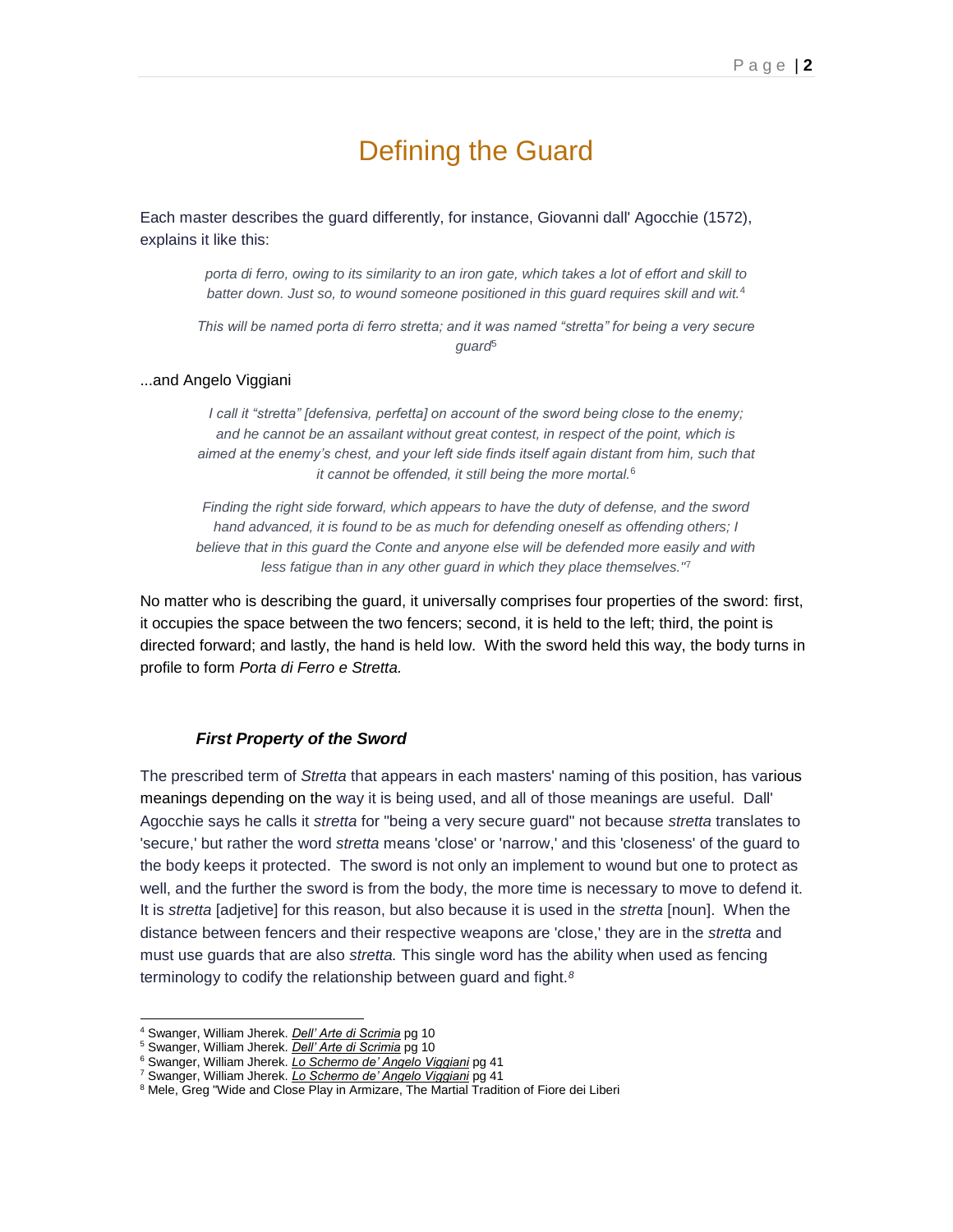#### *Second Property of the Sword*

Angelo Viggiani tells us not to *give them these bizarre names* preferring to abandon brevity for descriptiveness, calling this guard *difensiva,* where others call it *Porta di Ferro.* But both have the same implication, they defend. The cleanest description of the properties of this defensive nature comes from Salvator Fabris (1606) when describing the grandchild of the guard -- 'quarta':

*This particular 'quarta' guard is formed naturally with the arm at such an angle as to make you strong and well covered to the inside. However, this angle of the hand and the arm […] leaves you open to the outside, although your sword is stronger there.<sup>9</sup>*

Dall' Agocchie supports this idea when he says: *you almost never have to defend except on your*  right side.<sup>10</sup> But what good is a guard that defends one side and not the other, and why put preferences on defending the left side and not the right? The first part is easily answered in that the nature of the sword only allows defense of one side in any particular moment of time. The answer to the second part will be apparent shortly, but already alluded to from the above quote by Fabris.

#### *Third Property of the Sword*

The guard is also 'perfetta' meaning: *you need to turn the point of your sword toward my chest […] because it engenders with the thrust, one calls it 'perfetta.'<sup>11</sup>* In a period where the thrust is the preferred attack, guards that naturally set up this attack, Viggiani calls 'perfect.' The reasons for preferring the thrust vary from master to master, but they do agree on two key points which are: the thrust arrives sooner than the cut, being that the thrust travels on a straight line from its originating guard to desired target. And because of this, the sword remains *stretta* throughout its entire action, or in other words, because it travels in a straight line, it keeps the body defended while also offending.

#### *Fourth Property of the Sword*

Though not mentioned in Viggiani's naming of the guard, but still just as important of a property as the above three, the guard is also 'low.' It is difficult to tell why the low guards are not named as such, but in contrast to their high counterparts, they lack the designation of '*Alta.'* Antonio Manciolino tell us exactly why this guard should be low:

*We have both high guards and low guards. The object of the high guards is to attack and then follow with a parry; that of low guards is the opposite – to parry first and then follow with a strike*<sup>12</sup>

<sup>&</sup>lt;sup>9</sup> Leoni, Tom. Art of Dueling. pg 46

<sup>10</sup> Swanger, William Jherek. *Dell' Arte di Scrimia* pg 37

<sup>11</sup> Swanger, William Jherek. *Lo Schermo de' Angelo Viggiani* pg 41

<sup>&</sup>lt;sup>12</sup> Leoni, Tom. The Complete Renaissance Swordsman. pg 74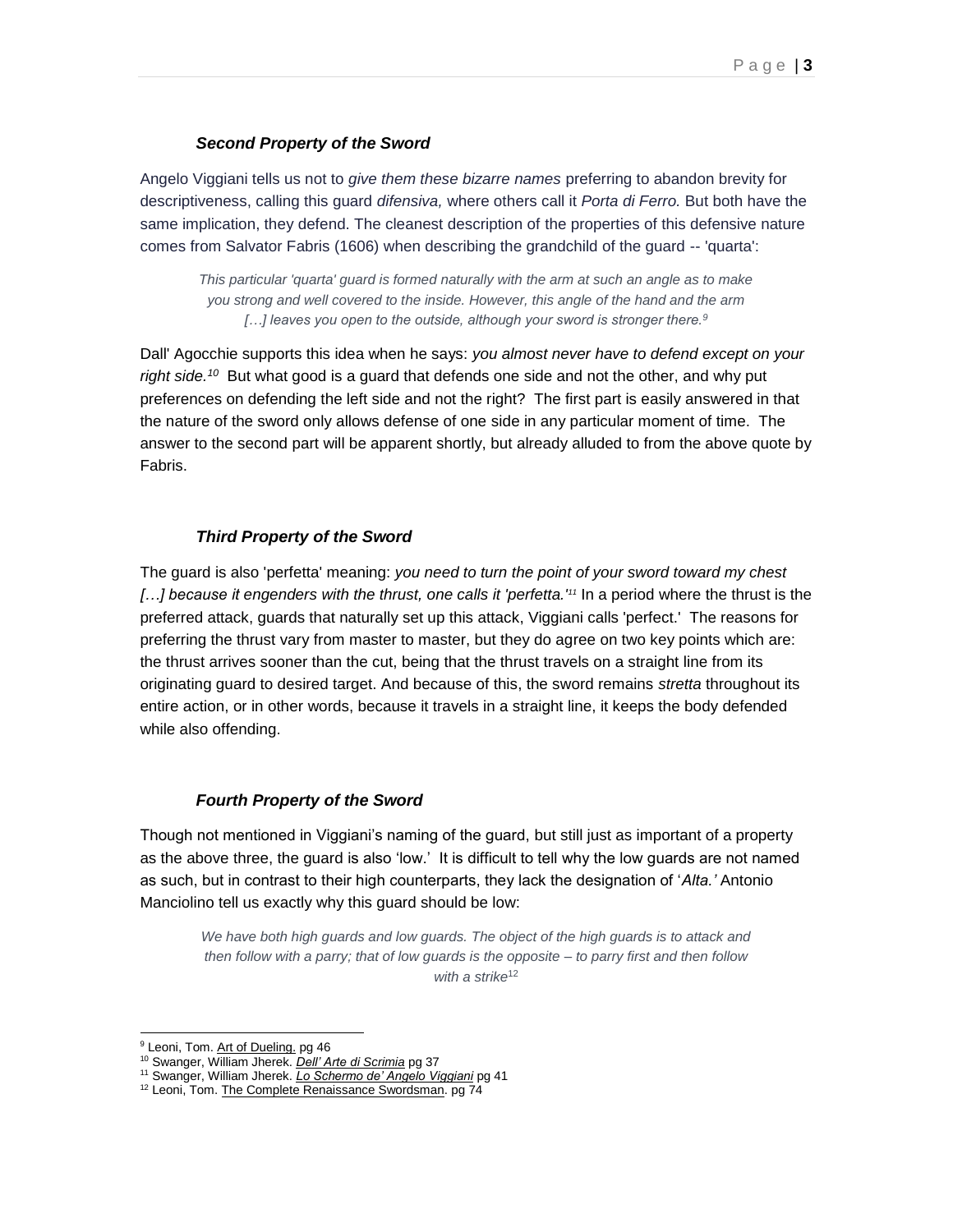And…

*In the art of spade da filo, you should not depart from the low guards, because they are safer than their high counterparts. The reason is that when you are in a high guard you can be reached by a thrust or a cut to the legs, while in a low guard this danger does not exist.*<sup>13</sup>

#### *Position of the Body*

The four properties of the sword are useless until we fully examine the position of the body. A further reading of each masters' description of the guard, clues us in to how to fully form this narrow, defensive, perfect guard:

*making those same turns of the body, of the hands, and of the feet (except for the turning of the true edge toward your left side, as I taught you), do not pass your sword hand past yourself nor cross your right knee, and make the point aim at my chest; this will be the fifth guard, which we call 'guardia stretta, difensiva, perfetta.' -Angelo Viggiani*<sup>14</sup>

*Position yourself sideways, so that your right shoulder – as described above – faces the opponent. Both arms should be directed towards the opponent, but with the right arm extended downwards in defense of the right knee. -Antonio Manciolino*<sup>15</sup>

*Every time that you have your right foot forward one pace, which will be neither large nor small, but proportionate, with the sword hand on the inside near the right knee, and the point thereof aimed at the enemy -Giovanni dall' Agocchie*<sup>16</sup>

Each of these three descriptions mention the sword hand is just in front of or just to the inside of the forward, right knee. If one were to stand naturally, facing his opponent, the sword would not defend the left side of the body with the sword held in front of the right knee. So, instead of bringing the sword entirely across the body, the body should turn in profile or 'sideways' to hide behind the sword. From this position, the sword can remain rather central, or just "inside near the right knee" keeping the body well defended. Unfortunately, we do not have an illustration of this guard from head-on, but there are clues in the illustrations we do have, coupled with the descriptions, that give us a good idea of how the body resides in *Porta di Ferro e Stretta.* 

<sup>&</sup>lt;sup>13</sup> Leoni, Tom. The Complete Renaissance Swordsman. pg 76

<sup>14</sup> Swanger, William Jherek. *Lo Schermo de' Angelo Viggiani* pg 39

<sup>&</sup>lt;sup>15</sup> Leoni, Tom. The Complete Renaissance Swordsman. pg 80

<sup>16</sup> Swanger, William Jherek. *Dell' Arte di Scrimia* pg 10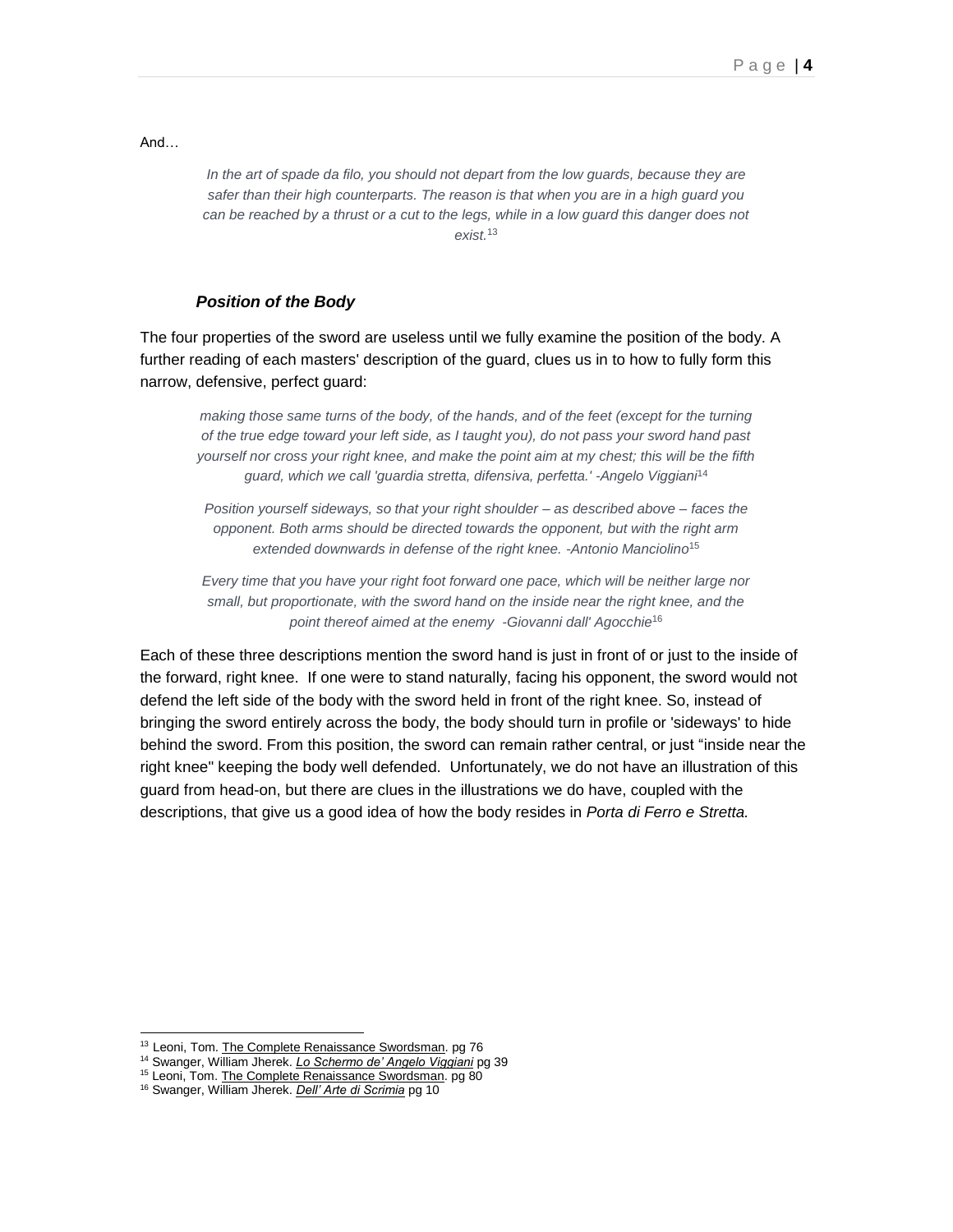

**Left:** from Achille Marozzo's "Opera Nova" we can see the left foot turned to the left and the buckler arm a good distance behind the sword arm, both indications that the left side of the body is pulled behind the right.

**Right:** from Angelo Viggiani's "Lo Schermo," again, the left foot turns to the left, and here the left arm is thrown behind the body, reinforcing the notion that the left side is turned behind the right.

Now that the guard, or moment of rest, has been established, what follows is the initial action, or tempo, which is the parry itself. Because the left side of the body has been fully covered by the sword and refusal of the body to that side, any attack from a potential opponent, whether it be cut or thrust, can only be completed to the right side of the sword. This reduction of options allows the fencer to only have to consider one action in order to defeat any attempt to strike to the open side.

### The Universal Parry

The trick is then coming up with a single action that deals with all potential actions to the right side or the outside of the sword. That action universally is a *roverso* (a cut from left to right), but the specific way in which the *roverso* is delivered varies within the teachings of each master. But as I hope to show, the way in which the parry is made is secondary to the overarching nature of *roversi* and its ability to defend the outside.

*regard this rovescio a bit, how on the contrary it goes on an entirely rising path; don't you see how much the arm and the shoulder lengthen themselves just now, completely elevating themselves, continuously augmenting the strike, and doing greater effect […] Look how it goes continuously, taking greater distance, and augmenting, how it*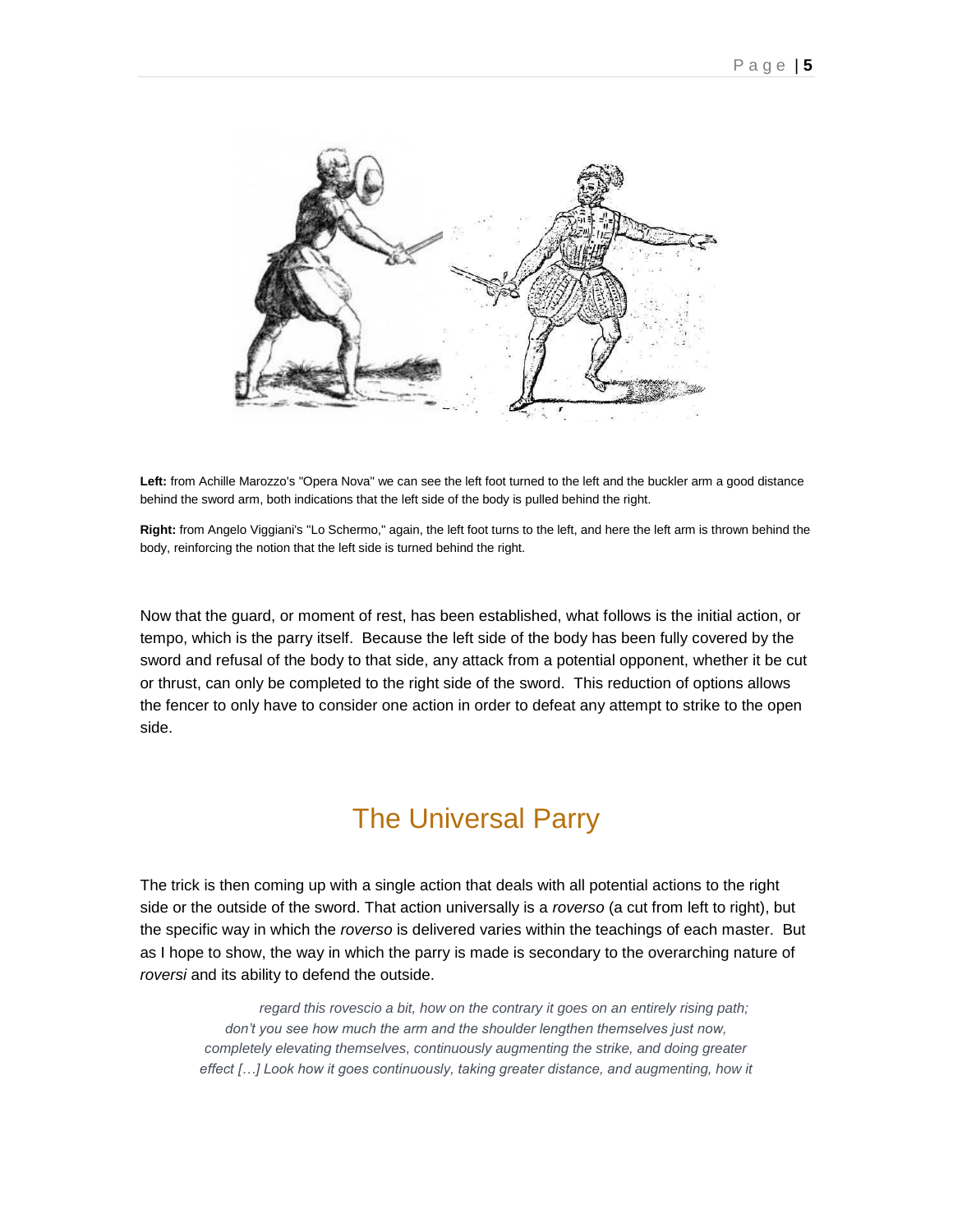*prepares itself for the enemy; if therefore the rovescio covers greater ground in order to offend the enemy*<sup>17</sup>

What Viggiani is getting at here is that because the *roverso* begins on the left side of the body (in a 'defensive guard'), the cut will move to align itself with the right side of the body, where in fact the sword and arm are attached -- the right shoulder. When the arm and sword are aligned with the right side of the body, they are at their fullest extension, and thus given the designation *offensiva.* The understanding that all *roversi* end in an offensive guard is just the first important function of the *roverso* as a parry.

#### *The Roverso is a Cut*

It would be entirely conceivable that the motion arising from our initial guard towards the right side could simply be a turn of the hand, in Italian: *mezza-volta*, or an extension of the sword to that side, but universally, it is not. The fact that this action is a cut is important in that it is aggressive, and this energy, in part, is what moves the opponent's attack away from its intended target. And conversely, if the opponent was attempting to keep their attack narrow *stretta*, the *roverso* will move to displace it, forcing it wide *larga*. George Silver, and Englishman during this period explains it best:

*the force of the thrust passes straight, therefore any cross being indirectly made, the force of a child may put it by. But the force of the [cut] passes indirectly, therefore must be directly warded in the countercheck of his force, which cannot be done but by the convenient strength of a man, & with true cross in true time, or else will not safely defend him<sup>18</sup>*

#### *Cuts are Angled*

Contrary to the thrust, which closes distance by moving in a straight line, the cut moves through space at an angle. It is this angulation that allows it to defend against any and all blows (*mostly*). At the most basic level, an action that is meant to divert an opponent's weapon can not meet parallel to it; two parallel lines never cross, no cross, no parry. This crossing also takes place on different planes. One, on the line connecting fencer A and fencer B, and the other, facing the one who is parrying. To help illustrate these two planes or crossing, let me first explain the latter, the plane facing the fencer.

Imagine the plane facing the one parrying is like the windshield of the car he is sitting in, and it begins to rain. The raindrops are all possible threats, and the wiper blade is the fencer's sword. The wiper blade, sitting on the left side of the window (in a defensive guard), moves across, from left to right, removing all raindrops, high or low, close or far, in one motion. It is able to do this because it is moving lateral to the direction of the drops, which are attempting to strike through the plane it moves on. Luckily for the driver there is also a windshield and the raindrops do not have sharp points, but the concept is the same.

 $\overline{a}$ <sup>17</sup> Swanger, William Jherek. *Lo Schermo de' Angelo Viggiani* pg 21

<sup>18</sup> Lindahl, Greg. Paradoxes of Defence cap13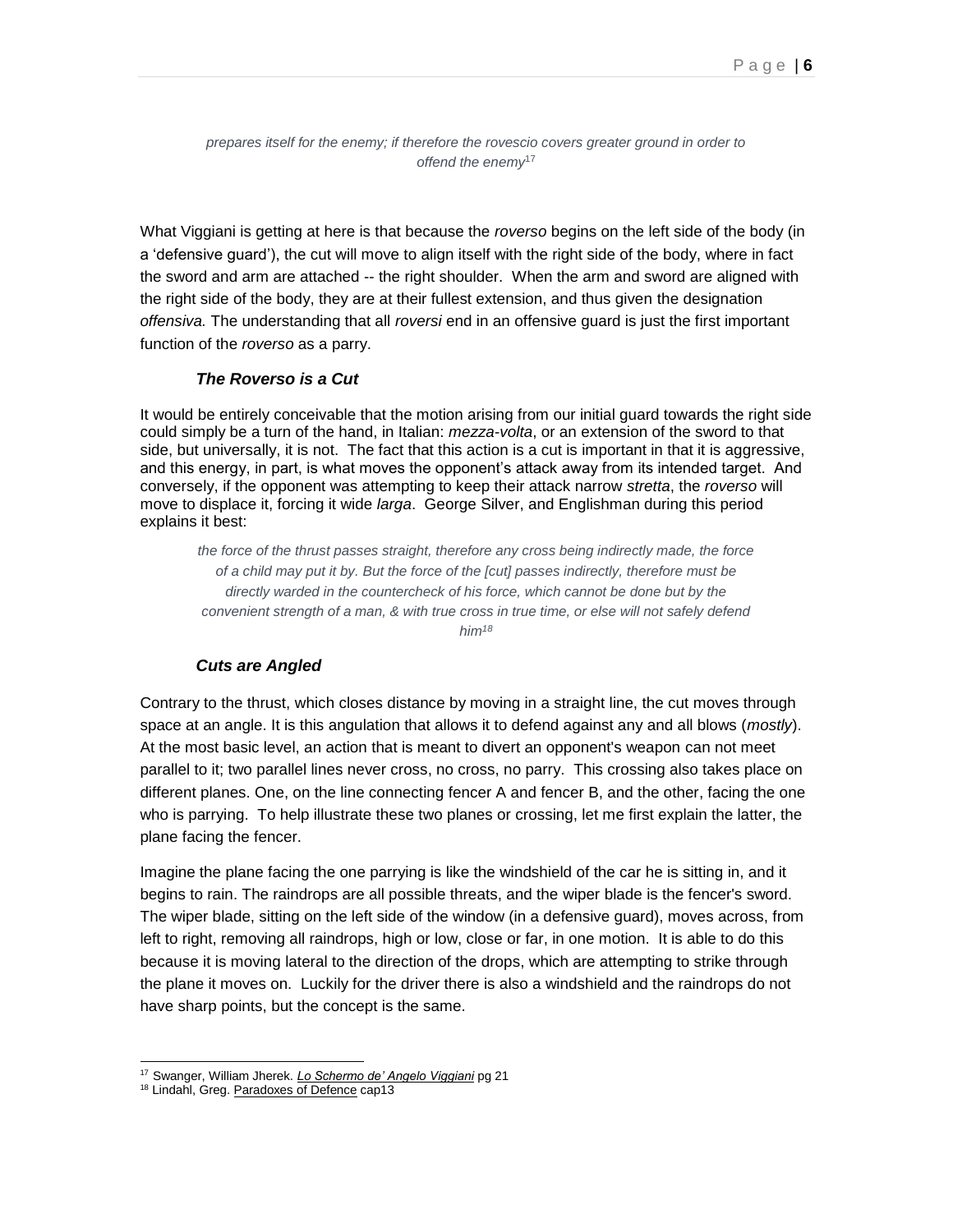The second plane, which resides on the line connecting the two fencers, is important to understand, because unlike the raindrops which exist as a point, the weapons have length. As the sword parrying moves through space from left to right, it also moves to cross over and on top of the attacking sword. This motion, whether it begins low ending high, or moves from above ending low, moves to suppress the attacking weapon. Independent of the origin of the attack, be it mandritto, roverso, or thrust, the Universal Parry will move across and on top of it. This second crossing will be more evident when I discuss each masters' variation on the parry in isolation.

#### *The Arm is Extended*

It would be possible to deliver a *roverso* with great strength in the arm and body with the appropriate crossings, with the elbow quite bent or arm pulled back towards the body, but the energy would be wasted. As I mentioned in the introduction to the parry, the *roverso* moves to align with the shoulder, this alignment means nothing if the arm is not also extended. This extension not only gives the arm greater structural strength, but it also keeps the opponent's weapon at a distance. Dall' Agocchie is very clear on this:

*I also want to advise you to keep your arm well extended during your defense of both sides, because thereby you'll push your enemy's blows further away from your body, and also be stronger and faster in striking. Observing these rules, you cannot err.*<sup>19</sup>

Antonio Manciolino gives us almost the exact same advice some forty years earlier:

*As you parry on whichever side, always keep your arms well-extended. By doing so, you not only push the opponent's attacks away from your person, but you are also stronger and quicker in striking him.<sup>20</sup>*

By extending this *roverso* parry into the oncoming attack, it forces the *forte* into the *debole* of the sword being parried. Angelo Viggiani describes this crossing like this:

*the forte of your sword will have met the debole of mine, whereby mine could be easily broken by virtue of the disadvantages of such a meeting, and also because of the fall of the cut; and you will also be more secure, being shielded by the forte of your sword.*<sup>21</sup>

Both Dall' Agocchie and Manciolino mention that one will be faster in striking with the arm extended. This is because as the arm extends, so does the sword, and thus the point. As the cut finishes, extended, and crossed, having moved obliquely through both planes, the point is ready to strike quickly.

<sup>19</sup> Swanger, William Jherek. *Dell' Arte di Scrimia* pg 16

<sup>&</sup>lt;sup>20</sup> Leoni, Tom. The Complete Renaissance Swordsman. pg 75

<sup>21</sup> Swanger, William Jherek. *Lo Schermo de' Angelo Viggiani* pg 28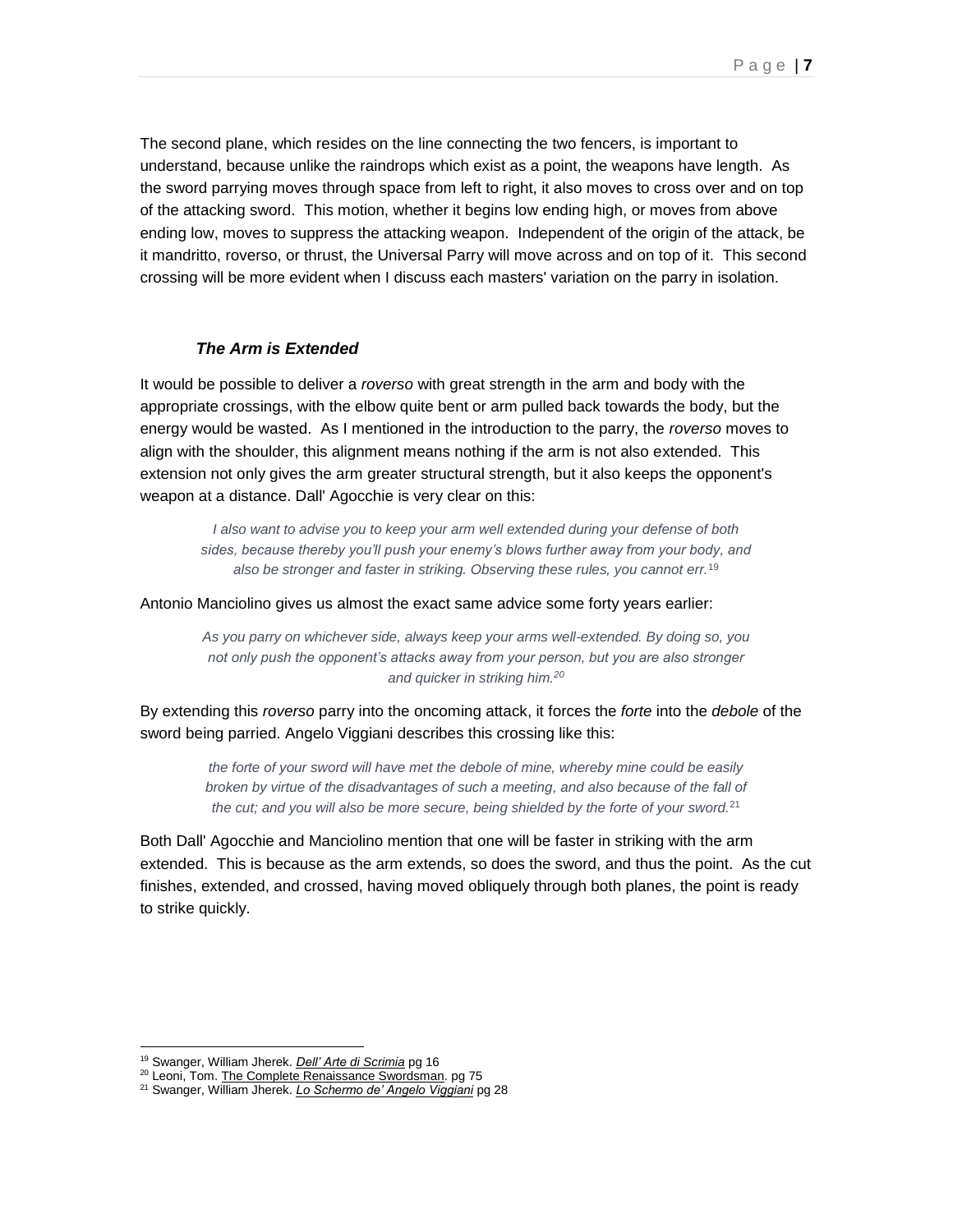#### *The Roverso is Half*

After the parry has moved from left to right, and on top of the attacking weapon, it is important to note the sword is still *stretta.* The originating guard was narrow and the ending position of the parry is also narrow. Antonio Manciolino admonishes his readers that:

*If you are near your opponent, you should never swing a full blow, because your sword should never get out of presence for your own safety. The delivery of these half-blows is called mezzo-tempo.*<sup>22</sup>

Angelo Viggiani also tells us that, *the majority of time the strike will be in mezo tempo with a half blow.<sup>23</sup>* Not only is it unnecessary for one to make a full cut (one that ends in a *Larga* guard) to displace the attack, it would be imprudent to do so.

Because the parry is 'half' and 'angled' across the blade of the offender, this will direct his blade to the parrier's *forte,* thus also giving a mechanical advantage in favor to the one who parried, even if the initial contact of the blades did not have this quality. When the parry has completed all of the elements of the guard that were originally discussed are still intact – throughout, and at the completion of the parry -- with one exception. While the position of the sword at the end of the parry is still narrow and perfect (and depending on whose version of the technique we look at still low), the parry concludes on the right side, in a *"guard [that] will always be understood as offensive, and will be in order to offend*."<sup>24</sup>

### The Great Blow

*[S]ome of those who are armored in full jousting harness, when the opponent lowers his lance, looking to the visor of their helm in order to offend it, I have seen that they happen to have a little helmet hanging from a band, well advanced from the face, to avoid the enemy's point for fear of their eyes. And there are some that close their eyes out of fear, and these never make worthy blows, except by luck. Now if these armored men are in such fear of the point finding their eyes, how then will one unarmored be, seeing the very point of a sword directed straight at his eyes?*<sup>25</sup> *–Angelo Viggiani*

Universally, the *resposta*, or answer to the opponent's attack after the parry has been made, is a thrust (a perfect blow). More specifically, a thrust from above. This *imbroccata* or *punta sopramano* (literally, "over-hand thrust"), threatens the "most noble" parts of the opponent -- the eyes. Aside from the metaphysical implications the eyes have in a  $16<sup>th</sup>$  century, Aristotelian context, and their abilities to recognize motion and thus time (tempo), the above quote is a not-

<sup>&</sup>lt;sup>22</sup> Leoni, Tom. The Complete Renaissance Swordsman. pg 75

<sup>23</sup> Swanger, William Jherek. *Lo Schermo de' Angelo Viggiani* pg 28

<sup>24</sup> Swanger, William Jherek. *Lo Schermo de' Angelo Viggiani* pg 33

<sup>25</sup> Swanger, William Jherek. *Lo Schermo de' Angelo Viggiani* pg 34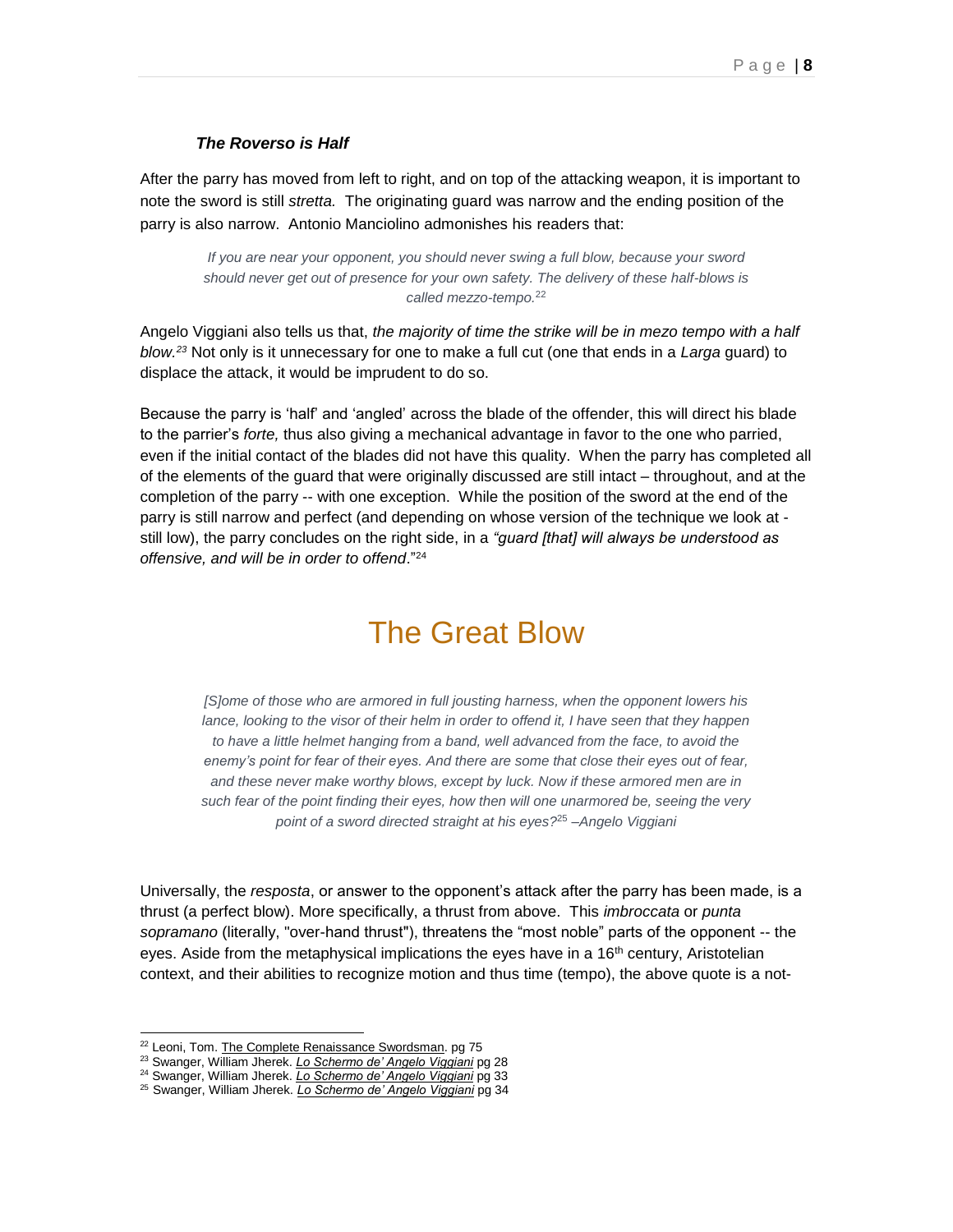so-subtle exhortation to those who find a point moving towards their face to, in some way, ward off this imminent threat.

However, there is more to this thrust from above than simply threatening the eyes. With all of the nuances of the parry – the crossings, the impetus of the cut itself, and the fact it ends with the point forward and extended - the response must continue to sustain the advantages gained through the parry. Fabris (1606), describes the positioning of the sword during the thrust like this:

*a position that makes the sword point naturally downward and that is stronger on the underside. As he lifts his hand, the opponent's sword remains underneath (i.e. on the strongest side of the first guard). While lifting his hand as described, our fencer also gets closer to the opponent's debole and in one motion pushes forward and wounds him<sup>26</sup>*

#### *The Imbroccata's Forte is High*

With the opponent's blade having been parried and underneath, and for the moment, resting on the *forte* or hilt of the one who parried, when the hand is turned upward in order to form a strong angle to the underside of the blade, the *forte* moves up as well. This rising of the *forte* which naturally follows the position of the hand, keeps the opponent's *debloe* on his *forte* as he pushes the sword forward to strike with the thrust. This relationship of the blades also moves the opponent's point out of presence while the *imbroccata* threatens with its own.

#### *The Imbroccata is 'Perfect'*

From a narrow, offensive guard, the shortest distance to the opponent is a straight line. The *imbroccata* moves on this straight line, delivering the point of the sword to the opponent's face or upper chest. As I have already discussed, the thrust is the prefered attack in this time period and Dall'Agocchie tell us why:

*I hold wounding with the thrust to be better, because the thrust takes less time through being nearer to the enemy, and it's also more fatal, nor does it ever depart from presence, for the safety of the one who holds it.<sup>27</sup>*

With this general advice on all sorts of thrust, and the specific strengths of the over-hand thrust, Viggiani summarizes by telling us:

*you will always be able to offend me again in the chest with the punta sopramano perfetta; therefore it is the most perfect and secure blow that can be found, and to express it succinctly, this is called "Great blow", because it is necessary to make a conjoining and a union of all the strength of the body, of the wits, of the senses, and of the art; and accompanying the said blow, reveals one to be endowed with knowledge, with heart, and with temperance.<sup>28</sup>*

<sup>&</sup>lt;sup>26</sup> Leoni, Tom. Art of Dueling. pg 59

<sup>27</sup> Swanger, William Jherek. *Dell' Arte di Scrimia* pg 15

<sup>28</sup> Swanger, William Jherek. *Lo Schermo de' Angelo Viggiani* pg 54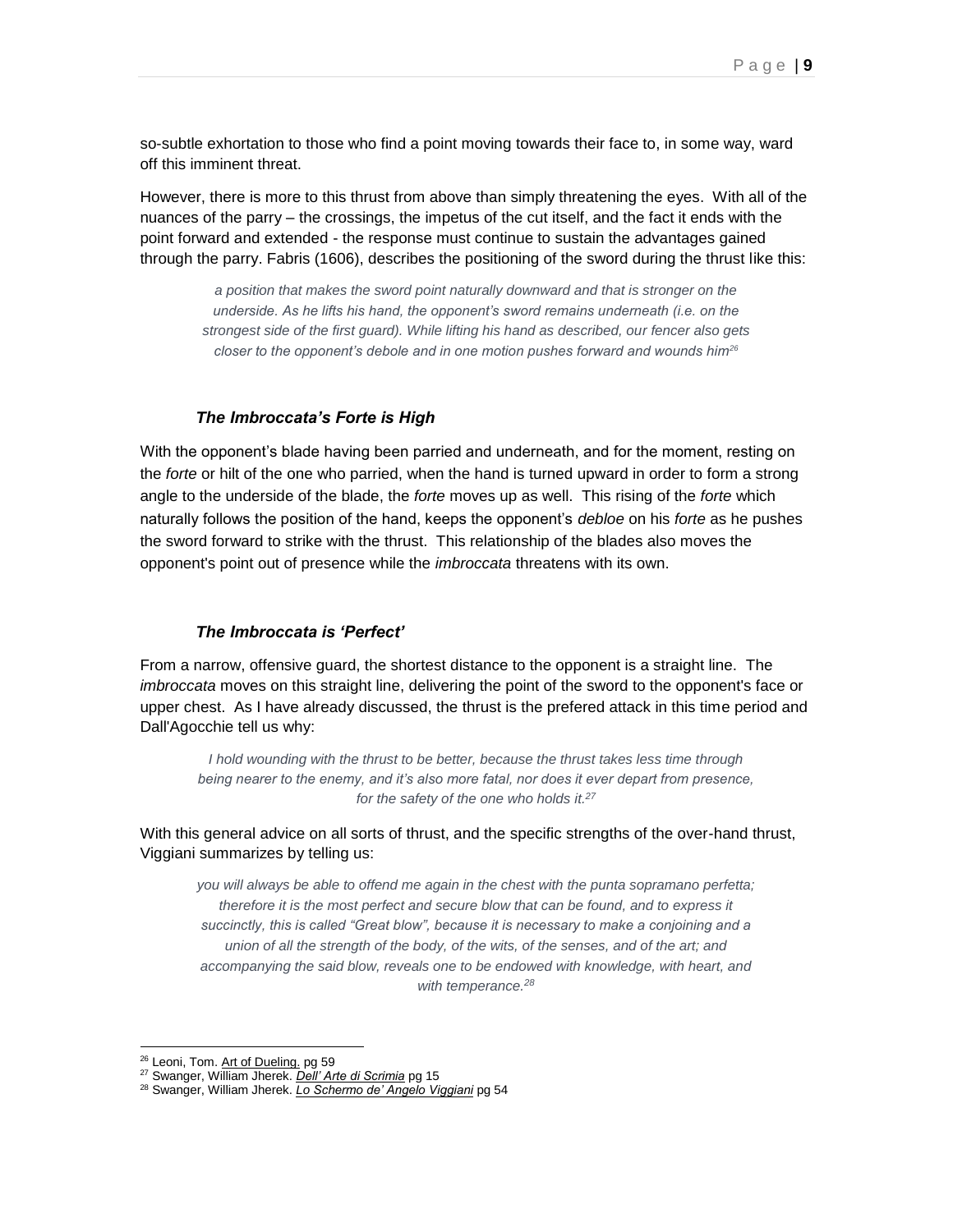#### *The Imbroccata is Strong Underneath*

Once the roverso-parry has constrained the opponent's sword from above, and the impetus of the cut now expended, the *resposta* must form such an angle that the blade remains strong underneath. This basic principle of the relationship between two levers, pushing against one another can be summarized like this:

#### *a sword is always stronger on the side to which it points*<sup>29</sup>

In order for the sword to be strong underneath, the sword must point in that direction. To achieve this, the palm must turn up and to the outside, with the point virtually left in place, as if to form *Guardia di Alicorno* or in later systems simply, *Prima.* With this turn of the hand, with the opponent's blade residing below, or on the strong side the sword, it is now very difficult for the opponent to alleviate himself of this disadvantage.



Here it can be seen that after the parry has been made, the hand lifts to meet the *debole* of the opponent's weapon, with the true edge turned to meet it. His blade also lies beneath, where it is weak, and to the outside. From here, an extension of arm, body and foot puts the point to the desired target. Independent of the masters' preferred variation on the *roverso*, this position of the sword is universal the instance after the parry has completed.

l

<sup>&</sup>lt;sup>29</sup> Leoni, Tom. Art of Dueling. pg 15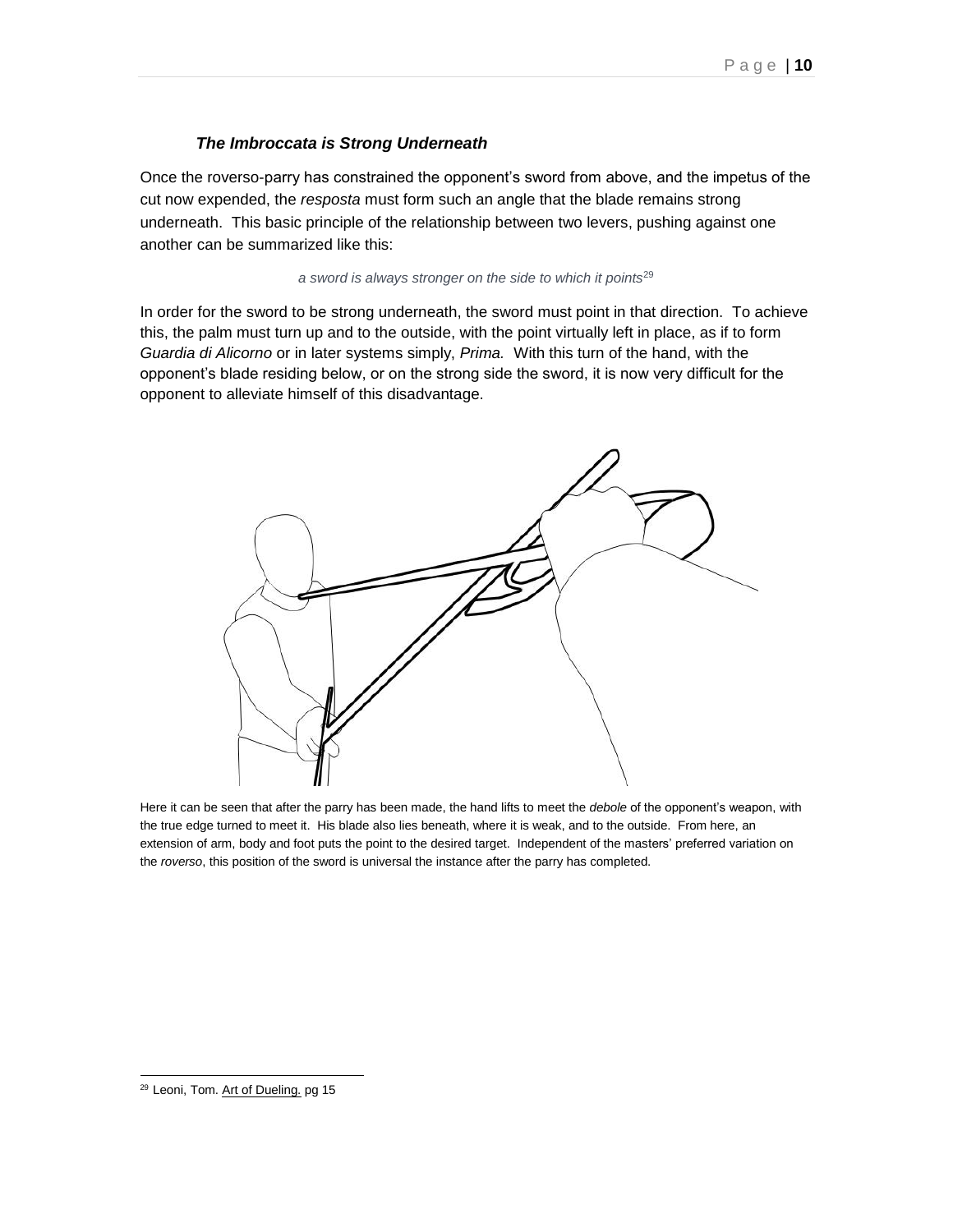## **Variations**

Though each swordsman I have discussed thus far hold the above truths, they each have their own variations on the specifics of the parry and response. It is difficult to say why each hold their version to be better than others. It could be the morphology of the weapon as it changes over the 16th century, or a tightly held tradition from master to student, but what I hope to convey are the strengths and weaknesses of each, first, starting with the earliest published master in the 16th century, Antonio Manciolino.

#### *Antonio Manciolino*

*Those who learn how to parry the opponent's blows with the false edge of the sword will become good fencers, since there can be no better or stronger parry than the ones performed in this manner.<sup>30</sup>*

Contrary to his later practitioners of the art, Manciolino prefers parries by *falso,* or the back edge of the blade. Though he is not specific as to why, I have already mentioned some fairly convincing reasons from other sources to this preference. When Salvator Fabris describes the guard of quarta, which is simply the refinement of the 16th century guard of *Porta di Ferro e Stretta,* he states the sword is stronger to the outside, because that is the side to which the point is directed. This strong angle that is inherent in the guard also applies to the guard Manciolino makes his Universal Parry into -- *Guardia di Faccia.* 

From the originating guard of *Porta di Ferro e Stretta,* a parry by *falso* will end in *Guardia di Faccia,* which requires no turn of the hand, or any other motion of the sword, except for a rising action assisted by the turn of the body. This *falso* obeys all of the aforementioned rules on the *riverso,* for it is a cut originating from the left. The simplicity of making a *falso* from this originating guard means the parry is quick, and requires no other thought than simply lifting the sword, for Manciolino states: *the virtue of a fencer is to be found in the raising and lowering of the guards.<sup>31</sup>*

Though I would side with Manciolino and agree that parries by *falso* are the strongest, his version of the Universal Parry puts the fencer in the more difficult position to deliver the *imbroccata.* With the rising action of the *falso* not requiring a turn of the hand, the turn must happen at the end of the parry, just before the resposta is to begin. From *Guardia di Faccia* the hand turns counterclockwise, palm down and somewhat to the right in order to face the opponent's blade while the *imbroccata* begins its motion *(see previous illustration in the chapter of the Great Blow).* Where

<sup>&</sup>lt;sup>30</sup> Leoni, Tom. The Complete Renaissance Swordsman. pg 76

<sup>&</sup>lt;sup>31</sup> Leoni, Tom. The Complete Renaissance Swordsman. pg 75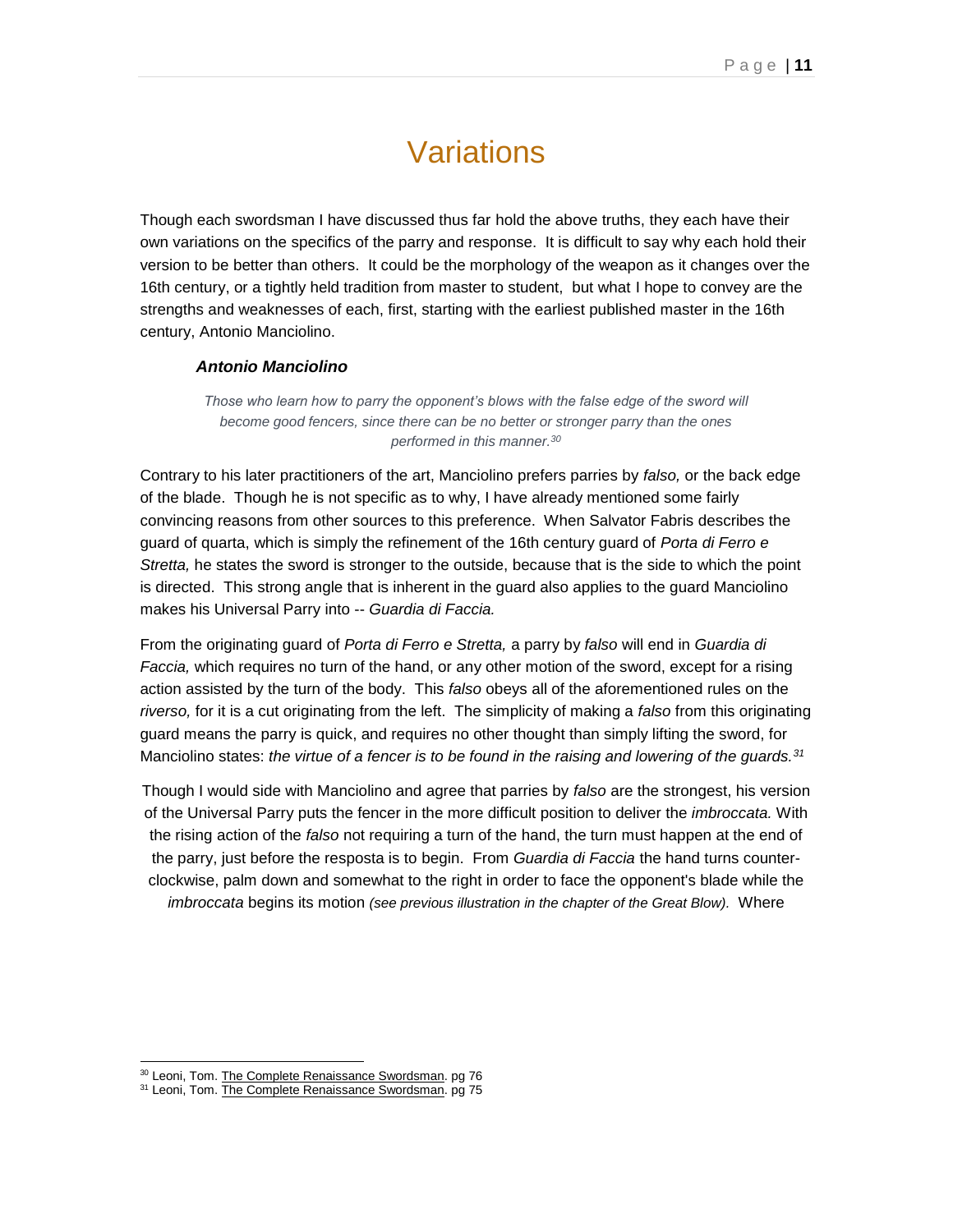

Manciolino saves a tempo during the parry, he must make up for it while delivering his response.

**Left:** Here it can be seen that from *Porta di Ferro e Stretta* the hand starts to lift, bringing the *debole* of the sword into contact with the attacking weapon. This is unique to *falsi* because the fastest part of the blade is used to somewhat deflect the weapon to the side. Due to the speed at which the *debole* moves, and the angle created over the opponent's blade to the outside, it displaces the oncoming attack.

**Right:** A depiction of the completion of the parry, where the sword has completely moved on top of the attacking weapon. The strong angle to the outside has moved to collect the momentum of the attack, whether it be cut or thrust.

#### *Angelo Viggiani*

Angelo Viggiani is perhaps the most descriptive when it comes to his preferred defense, and in fact *Lo Schermo,* the title of his manuscript, roughly translates to 'The Defense.' In his fairly verbose treatise presenting his perfect defense and offense, the description of the parry in isolation lies on the final page, illustrating the culmination of his theory.

*you turn the point of your sword toward your left side, diagonally, so that the point faces that same side, and the pommel is on your right, as if you wanted to lay hand to the sword, and from here uniting all the strength of your body together, do the same rovescio tondo with those same turns of the hand and the feet of which I have told you, and in the same manner; but pay heed that in this delivering of the rovescio, the swords meet each other true edge to true edge, but that the forte of your sword will have met the debole of*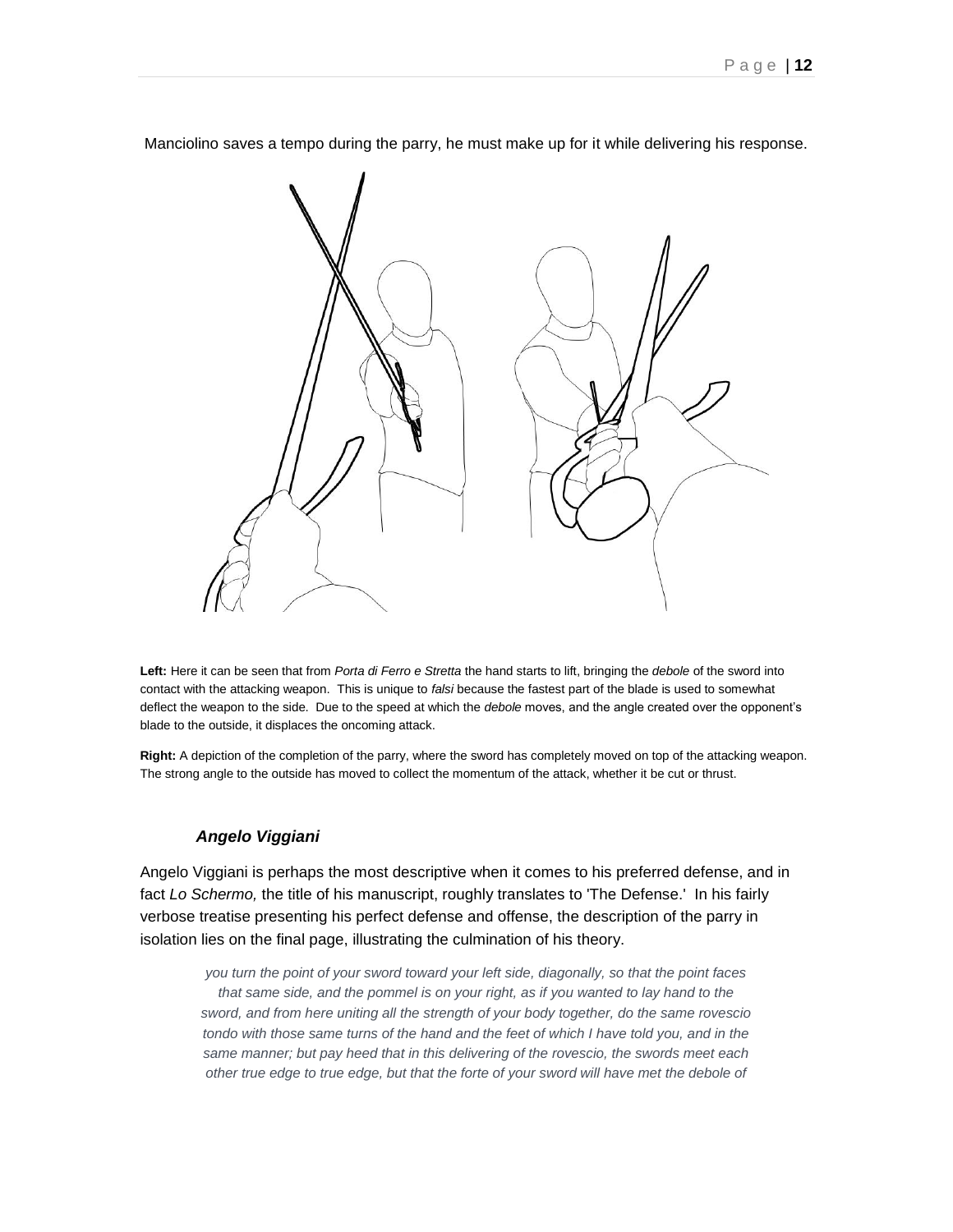*mine, whereby mine could be easily broken by virtue of the disadvantage of such a meeting, and also because of the fall of the cut; and you will also be more secure, being shielded by the forte of your sword.<sup>32</sup>*

In contrast to Manciolino's parry, Viggiani uses the true edge of the *forte* instead of the false edge of the *debole.* Roughly following the same trajectory - a rising blow with the hand ending level and just outside of the right shoulder - his hand is virtually where it needs to be to deliver the *imbroccata*. This means the tempo saved at the end of the parry must be expended in the preparation of th*e roverso*. At the beginning of the description above, from *Porta di Ferro e Stretta,* Viggiani has us turn the sword's point to the left. By doing so, the palm of the hand turns down, directing the true edge towards the oncoming attack. It can be deduced that he uses the time that it takes for the oncoming attack to travel through space (but before it completes!) to prepare the action of the parry, and by doing so, makes the *resposta* very quick.

However, because Viggiani initially turns the point to the left, the strong angle that existed in the originating guard is lost, and thus must use his *forte* against the opponent's *debole.* But this also means that the opponent's sword will penetrate further into the defenders space before the parry is made, reinforcing the need to make the parry as a cut with an extended arm.



l <sup>32</sup> Swanger, William Jherek. *Lo Schermo de' Angelo Viggiani* pg 53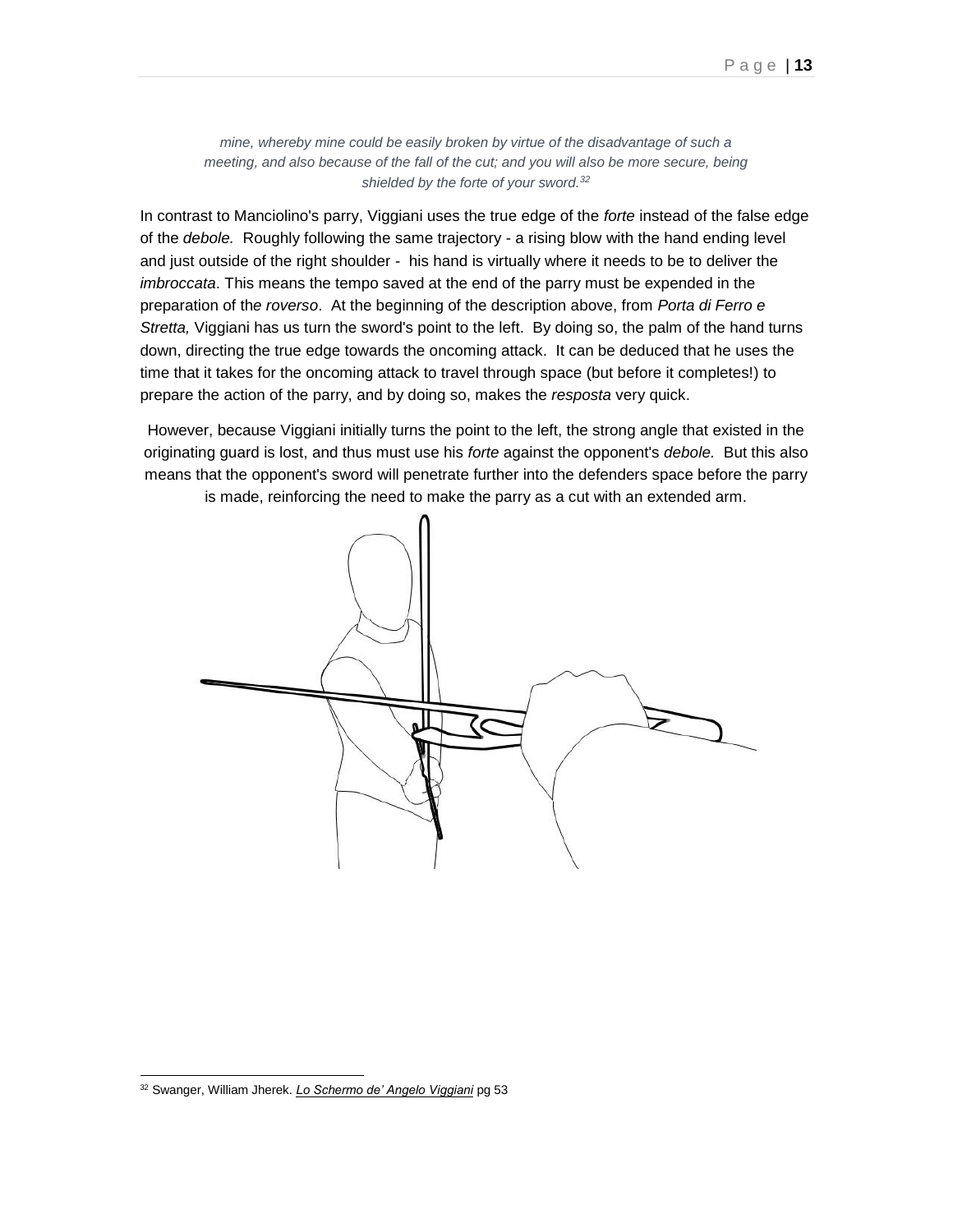

**Top:** The point is directed to the left, turning the palm down and true edge into the attack. The *forte* moves to intercept the *debole.*

**Bottom:** The relationship of the crossing allows the parry/cut to fall over the opponent's sword as his falls from high to low. From here, a quick turn of the hand is all that is required to deliver the *imbroccata.*

#### *Giovanni dall' Agocchie*

Compared to Viggiani's elaborate description of his Universal Parry, which was only quoted in part for sake of brevity, Dall' Agocchie's gets right to the point:

> *I'd make him advance a bit toward the enemy's right side with his left foot, and in that tempo parry the blow with a riverso sgualimbro<sup>33</sup>*

Note, however, Dall' Agocchie mentions a step, which is absent from the other two masters. Dall' Agocchie, like Viggiani, employs the true edge with his parry, but instead of rising from *Porta di Ferro e Stretta,* he immediately cuts the point down and across into its offensive counter-part, *Coda Lunga e Stretta.* The step he mentions is consistent with the general theory of fence he outlines at the beginning of his treatise and maintains throughout, which is that the rear foot moves away from the oncoming attack. This allows the body to make space for the parry and moves the body towards the open line as it presents itself, which I will talk more about in the next chapter.

Like Manciolino's parry, Dall' Agocchie's requires very little, if any, preparation. The parry itself is a very direct action, following a descending, diagonal line from left to right. While the other two

l <sup>33</sup> Swanger, William Jherek. *Dell' Arte di Scrimia* pg 38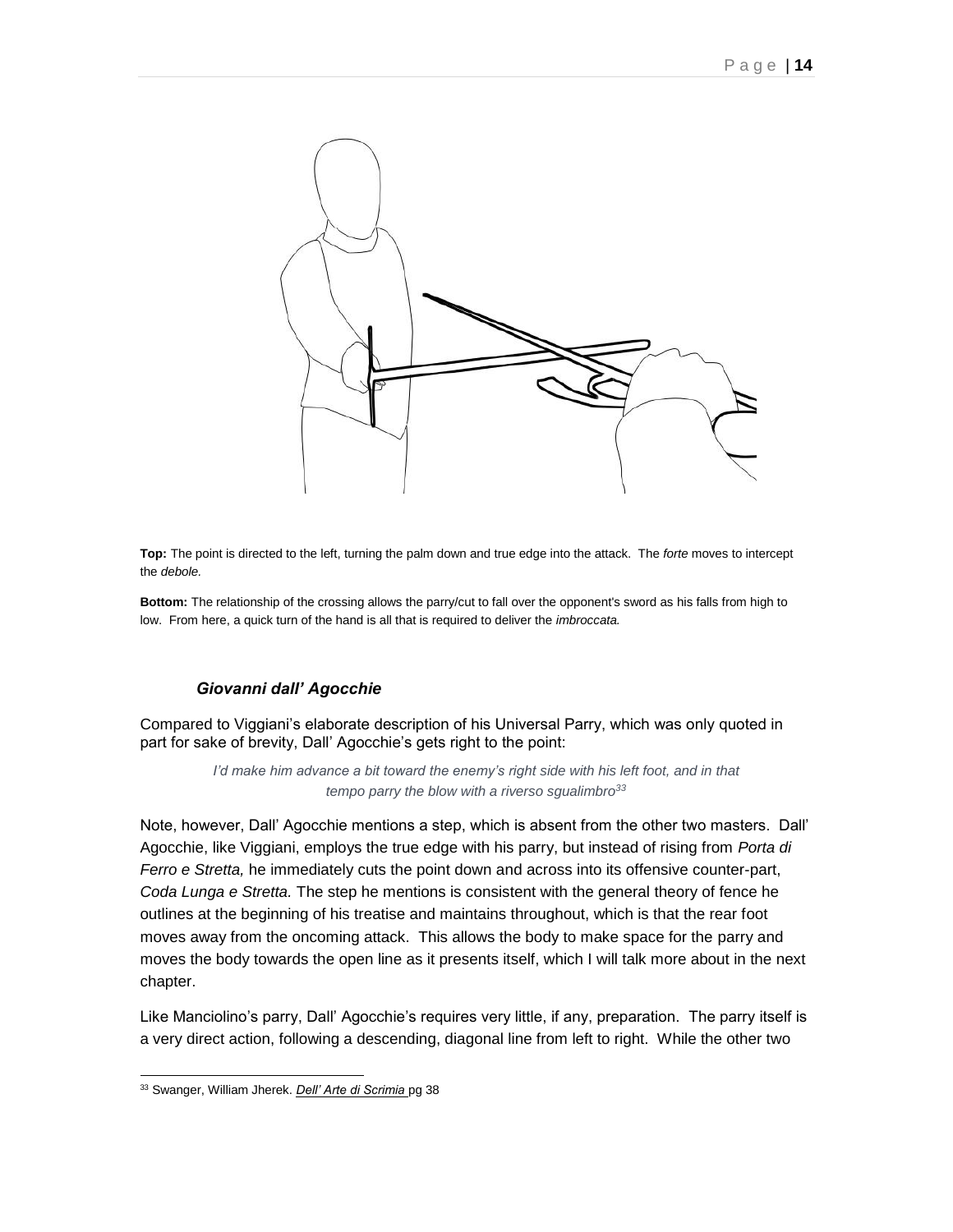masters use the nature of the initial low guard to make a rising parry into a high position, Dall' Aggochie chooses to move from low guard to low guard, only then leaving the low position to deliver the *imbroccata.* Keeping the parry between two low guards allows the body to remain very secure in conjunction with the body moving away from the blow.

But, because his Universal Parry ends low, which is unique to him, it requires the longest tempo to deliver the *risposta* Where Manciolino needs only to turn the hand, and Viggiani simply requires a slight rise, Dall' Aggochie must lift the entire arm to when answering his opponent.

Each variation of the Universal Parry has its own strengths and weaknesses, and each master picks and chooses which elements of the *roverso* best suits their style. But each achieve the same result using the inherent strength of the *roverso* as a parry.



**Left:** From *Porta di Ferro e Stretta* the hand turns, making a descending *roverso* with the true edge cutting through the center.

**Right:** The parry follows the same cut-line, independent of whether it is being used as a parry or attack. Here, being used as parry, moves to cover and suppress the oncoming attack, ending in *Coda Lunga e Stetta.* From this guard, the entire arm raises high to deliver the *imbroccata.*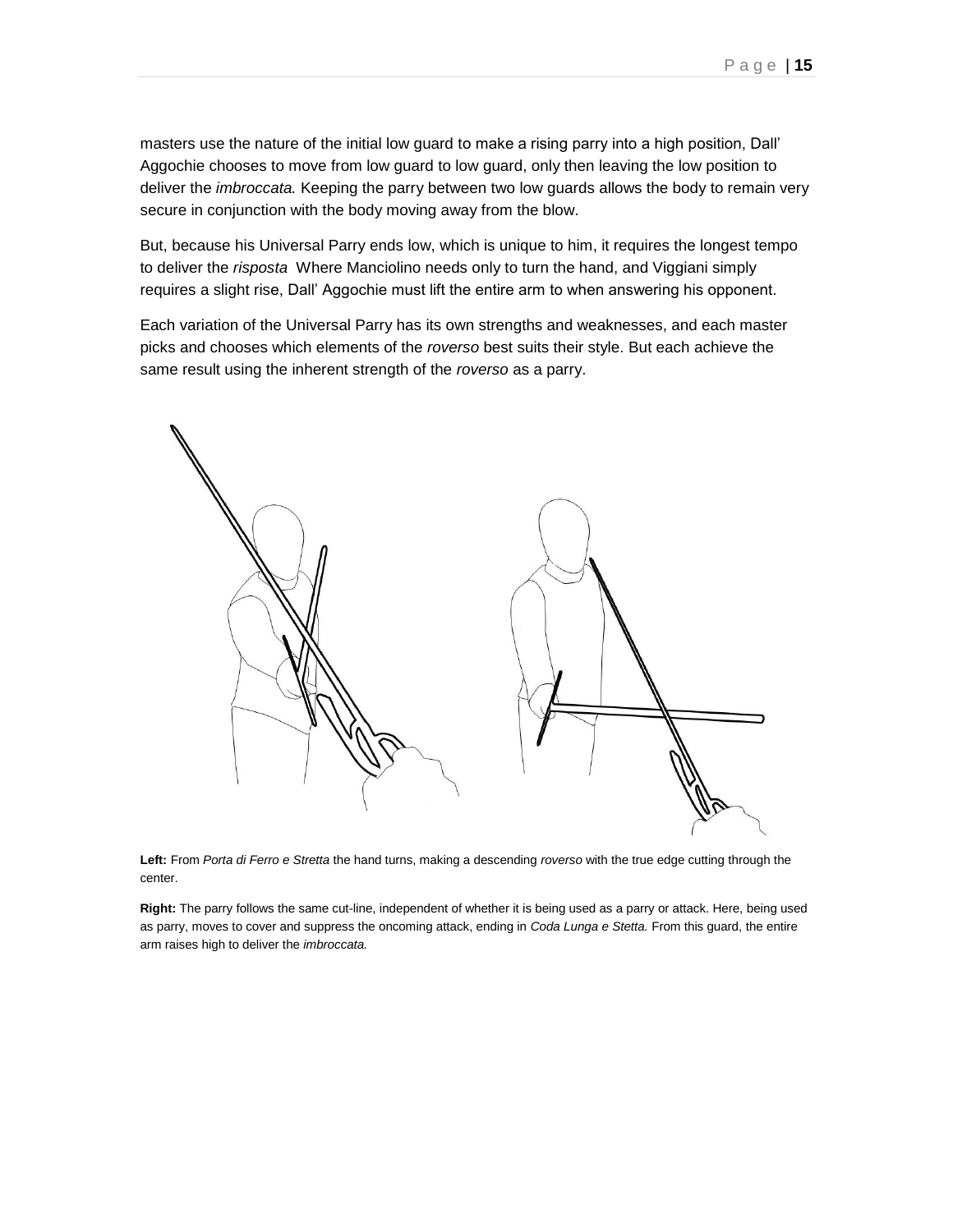# Use of the Body

Independent of the trajectory of the roverso or whether the true or false edge is employed, the motion of the body is universal. From the original guard of *Porta di Ferro e Stretta* the body is turned in profile, with the left shoulder behind the right, and the right hip brought forward. This position not only makes the body smaller and well hidden behind the sword, it readies the body to coil itself around its center.

*in the selfsame tempo that the rovescio travels, that you make with your body a little turn in such a way that your left shoulder is found somewhat more forward than your right, and that your left arm follow the right through the forward side, so that it is found toward the right side; and make additionally a slight turn of your left leg on the point of your foot through the draw, and the heel should be somewhat lifted from the ground; and together with this make your right leg lie extended, with the body somewhat erect<sup>34</sup>*



With Viggiani's illustrations of *Porta di Ferro e Stretta (left)* and *Coda Lunga e Stretta (right),* the turn he describes becomes evident. Using the rear foot as a rudder, it directs the position of the hips and torso in turning to the outside. This turn of the body powers the cut during the action itself, and puts the body in such a position to better support the guard the *roverso* ends in.

Both Viggiani and Manciolino make this turn of the body firm-footed, while Dall'Agocchie turns the body via *mezza-volta di corpo* passing the left foot in front of the right. While stepping with the rear foot adds an extra tempo to the action, it allows the body to fully turn from left to right, adding a greater degree of opposition to the outside.

l

<sup>34</sup> Swanger, William Jherek. "*Lo Schermo de' Angelo Viggiani"* pg 31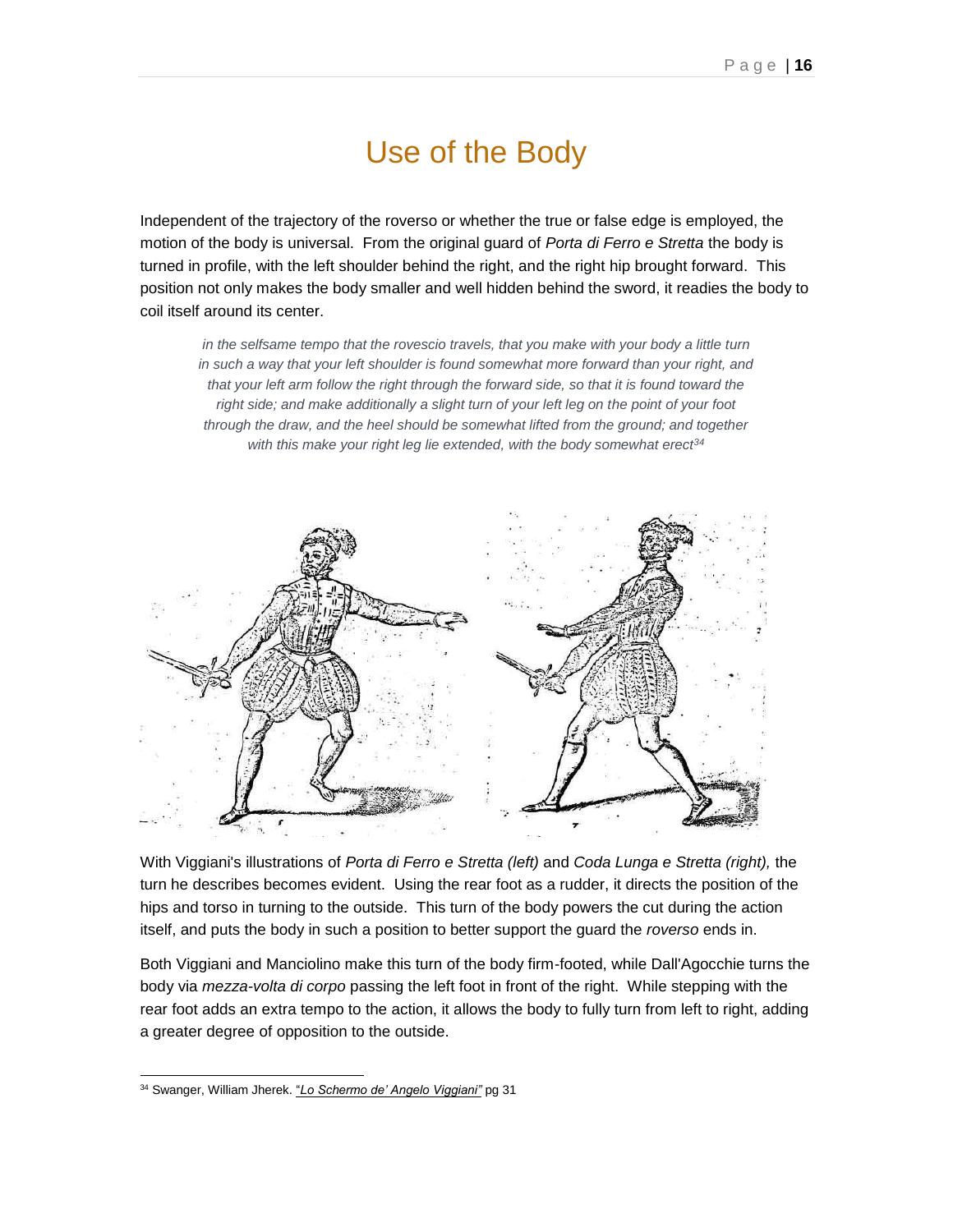After the *roverso-*parry has been made, either by an ascending true-edge (Viggiani), a decending true-edge (Dall 'Aggochie), or an ascending false-edge (Manciolino), and the body has turned to the outside to power the cut and support the ending position, the body is coiled and ready to strike.

*In order that you be able to put all the strength of your body to your service; but when you have in mind to do the punta sopramano, make the right foot move itself, and go forward a big step, and immediately make the left arm begin to descend, and the right shoulder to propel the arm forward, dropping with the point from high to low, taking aim at my chest, without making any turn of your hand, pushing it so far forward and so long as you are able. In this tempo the heel of the left foot will follow the right, not moving, however, the point of the left foot from its place<sup>35</sup>*

With the left shoulder somewhat forward, and the right somewhat back, the body begins to uncoil. The right shoulder moves forward, pushing the arm and sword forward for the "Great Blow". The left shoulder is pulled back (in Viggiani's case, assisted by throwing the left arm behind), again turning the body in profile, but in this instance in order to extend the right side as far forward as possible accompanied with a step on the right foot. After the thrust has been executed, the sword comes to rest back into the initial guard of *Porta di Ferro e Stretta.*

When Capoferro states *that one ends where the other begins; in other words, they begin and end without an actual beginning or end,* he means just that; from *Porta di Ferro e Stretta,* a *roverso* is made which will begin to assume the guard of *Prima* (the beginning position for the "Great Blow"/*Imbroccata/Punta Sopramano),* then the thrust is made which falls or resets back to *Porta di Ferro e Stretta,* all in one continuous action or *tempo.* 

## Tempo and Provocation

*it suffices that each motion that is single and continuous lies between the preceding and subsequent rest; [...] thus the tempo that it accompanies is a single tempo; when you rest in guard, having finished that motion, you find yourself once again at rest; it is therefore a tempo, a motion, which instead of calling a "motion", we call a "tempo", because the one does not abandon the other; and the guard is the rest and the repose in some place and form. In conclusion it is as much to say "tempo" and "guard", as it is to say "motion" and "rest". Whereby it is necessarily so, that as between two motions there is always a rest, and between two rests there is interposed a motion, apparently between two thrown blows, or two tempos, or two motions, is found a guard. And between two guards, or rests (as you wish to say) are interposed some blow and tempo. Thus a full tempo is a full perfect blow, because that would be a perfect motion and tempo.<sup>36</sup>*

<sup>35</sup> Swanger, William Jherek. *Lo Schermo de' Angelo Viggiani* pg 50

<sup>36</sup> Swanger, William Jherek. *Lo Schermo de' Angelo Viggiani* pg 27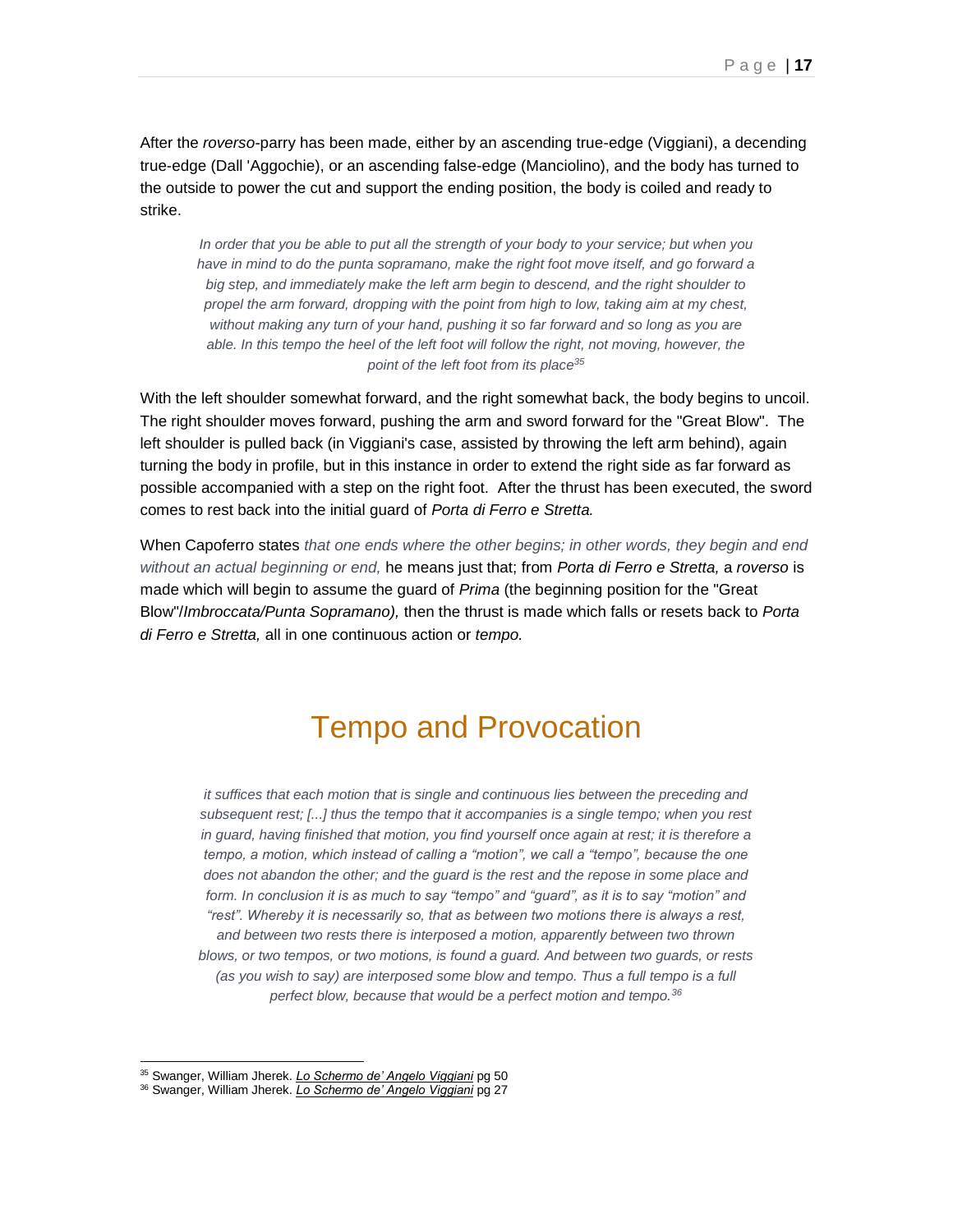An astute practitioner of the art would conclude that the Universal Parry and Great Blow are two distinct actions and thus comprise two tempi. But, if the blow immediately follows from the parry, which is to say there is no rest between parry and blow, then the entire action is considered a single tempo.

#### *In accord with our discussion, by "tempo" I intend "motion", not the number of the motion, as you mean.<sup>37</sup>*

This might seem like a meaningless, semantic distraction, but it actually has a very important tactical consideration. By defining both actions as a single tempo defense and response, it eliminates any hesitation that might occur after the parry has concluded. By eliminating this pause, the opponent will be offended sooner, disallowing him any sort of counter. The true strength of the *roverso* as a parry is that it continually moves in front of the body while keeping the point in presence during the entirety of the action, all the while moving out towards the opponent, concluding in a thrust, all in one smooth, continuous action. The same cannot be said about any other actions with a sword in hand.

But, the looming question remains, why is the perfect action with sword in hand at its heart a defense? This begs the age old question of "Is it better to wait for the enemy to strike, or for him to be the first to throw a blow?" Viggiani states that *"it is better to wait for the enemy to strike [...] Because he who strikes first, uncovers himself first, and uncovering himself, cannot in the same time cover himself; hence, when your adversary uncovers himself, you can seize the opportunity to strike him."<sup>38</sup>* Each master would have us ideally parry and respond in the tempo of the opponent's attack, meaning that as his strike is being delivered, but before he is able to recompose himself back in guard, he has already been struck. This is indeed possible if all of the above rules of the Universal Parry and Great Blow are obeyed.

The last missing piece of this entire discourse resides in convincing or provoking the opponent to leave the safety of his guard and be the first to attack. Each master accomplishes this slightly differently, but can be summarized simply as giving him a tempo in which it seems enticing to strike.

#### *Antonio Manciolino*

 $\overline{a}$ 

*When you are about to fence your opponent with the spada da filo, set yourself with the right foot forward and the sword in Porta di Ferro Stretta. Then, without delivering any sort of attack, press your opponent in this manner: gather forward with your left foot, and then step forward with your right. Thus provoked, the opponent will see himself compelled to either deliver an attack or retreat.<sup>39</sup>*

<sup>&</sup>lt;sup>37</sup> Swanger, William Jherek, Lo Schermo de' Angelo Viggiani pg 52

<sup>38</sup> Swanger, William Jherek. *Lo Schermo de' Angelo Viggiani* pg 26

<sup>39</sup> Leoni, Tom. The Complete Renaissance Swordsman. pg 128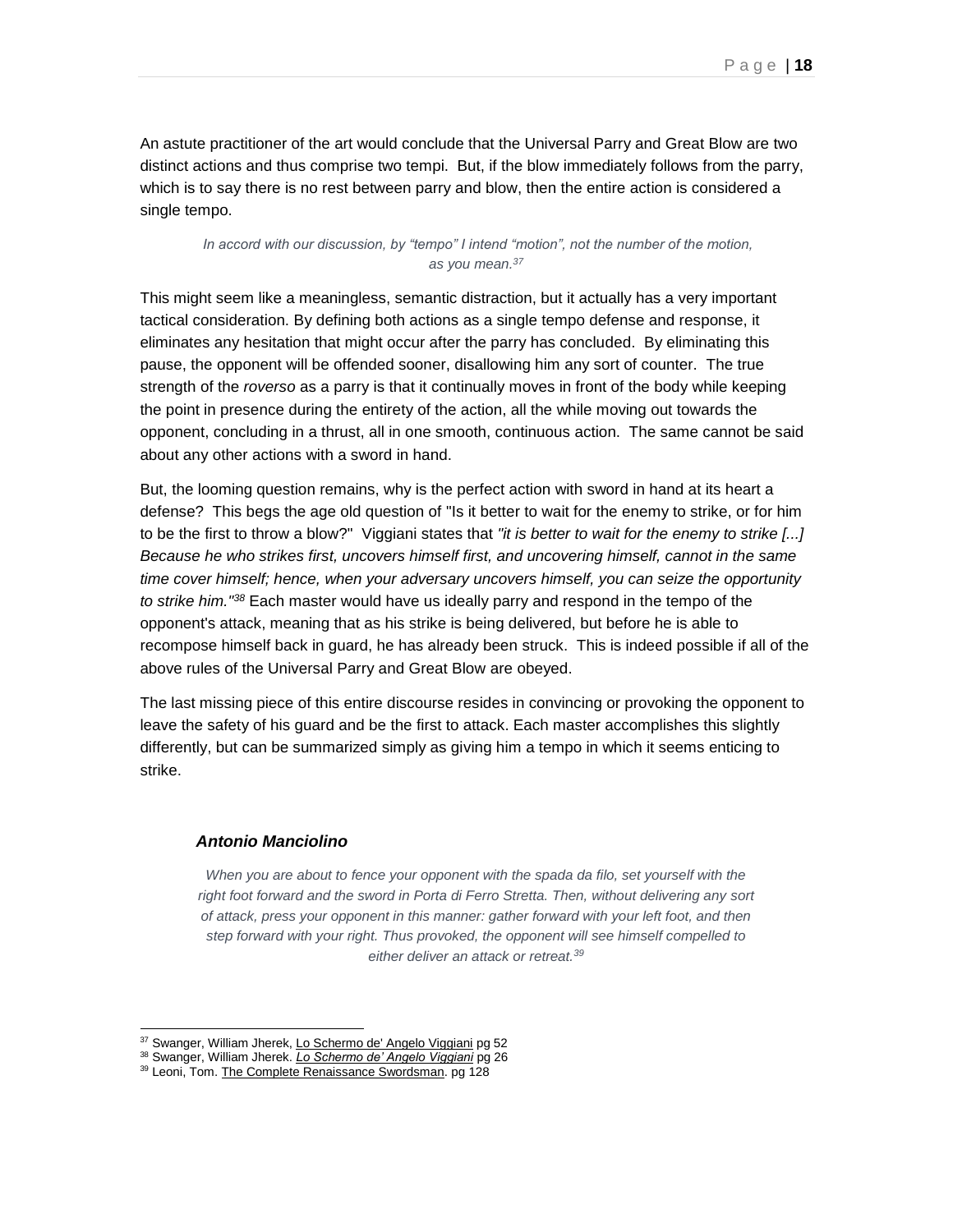Manciolino closes distance while at rest in *Porta di Ferro e Stretta,* offering two tempi to the opponent, first, the step of the rear foot, and the next, the step on the front foot. Dall' Agocchie mentions that the step on the rear foot is a good tempo in which to strike, but the tempo of the front foot is preferable.<sup>40</sup> Viggiani, in contrast, states: *when the enemy, in stepping, lifts his left*  foot in order to move a step, that he is then a bit discommoded, and then you can strike him with *ease.<sup>41</sup>* In either tempo, Manciolino is offering an opportunity to his opponent to strike. This provocation or enticement for the opponent to leave the safety of his guard is the opportunity Manciolino uses to apply his version of the Universal Parry and Great Blow. While the opponent extends sword, body and foot, Manciolino, all in one smooth, perfect tempo, parries and strikes before the opponent is able to recover.

#### *Angelo Viggiani & Giovanni dall' Agocchie*

In contrast to Manciolino, both Viggiani and Dall' Agocchie prefer to provoke with an action of the sword and not that of the foot. Both begin to move through the Great Blow recovering in *Porta di Ferro e Stretta* not in order to offend, but to provoke the opponent to strike the opening as it presents itself.

*Come against me always in guardia alta, offensiva, perfetta; but not, however, in a mind to offend me immediately<sup>42</sup> -Angelo Viggiani*

*Upon putting his hand to his sword, I'd want him to fix himself in guardia d'alicorno with his right foot forward. And once he's near his enemy, he'll thrust an imbroccata without any stepping, which will end in porta di ferro stretta. And I'll have him do this not in order to wound yet, but only in order to provoke the enemy to throw a blow, since in seeing the opening, he'll have a reason to respond.<sup>43</sup> -Giovanni dall' Agocchie*

Once the opponent strikes into the opening as it presents itself, both apply the Universal Parry and Great Blow in the self-same tempo.

It should be noted that whether the provocation is with the sword or with a step, the provocations are very conservative and consist of half-tempi. Manciolino provokes with a half step of the rear foot and then a half step of the front foot, and Viggiani and Dall' Agocchie with a half *punta sopramano* (over-hand thrust). Each is not passing in or delivering a full thrust or cut to provoke the opponent. These sorts of provocation might be enticing but to the detriment of the fencer. If a full tempo (step or thrust/cut) was used to provoke, the opponent could respond in *mezzo-tempo*, making any sort of response futile.

<sup>40</sup> Swanger, William Jherek. *Dell' Arte di Scrimia* pg 33

<sup>41</sup> Swanger, William Jherek. *Lo Schermo de' Angelo Viggiani* pg 25

<sup>42</sup> Swanger, William Jherek. *Lo Schermo de' Angelo Viggiani* pg 52

<sup>43</sup> Swanger, William Jherek. *Dell' Arte di Scrimia* pg 37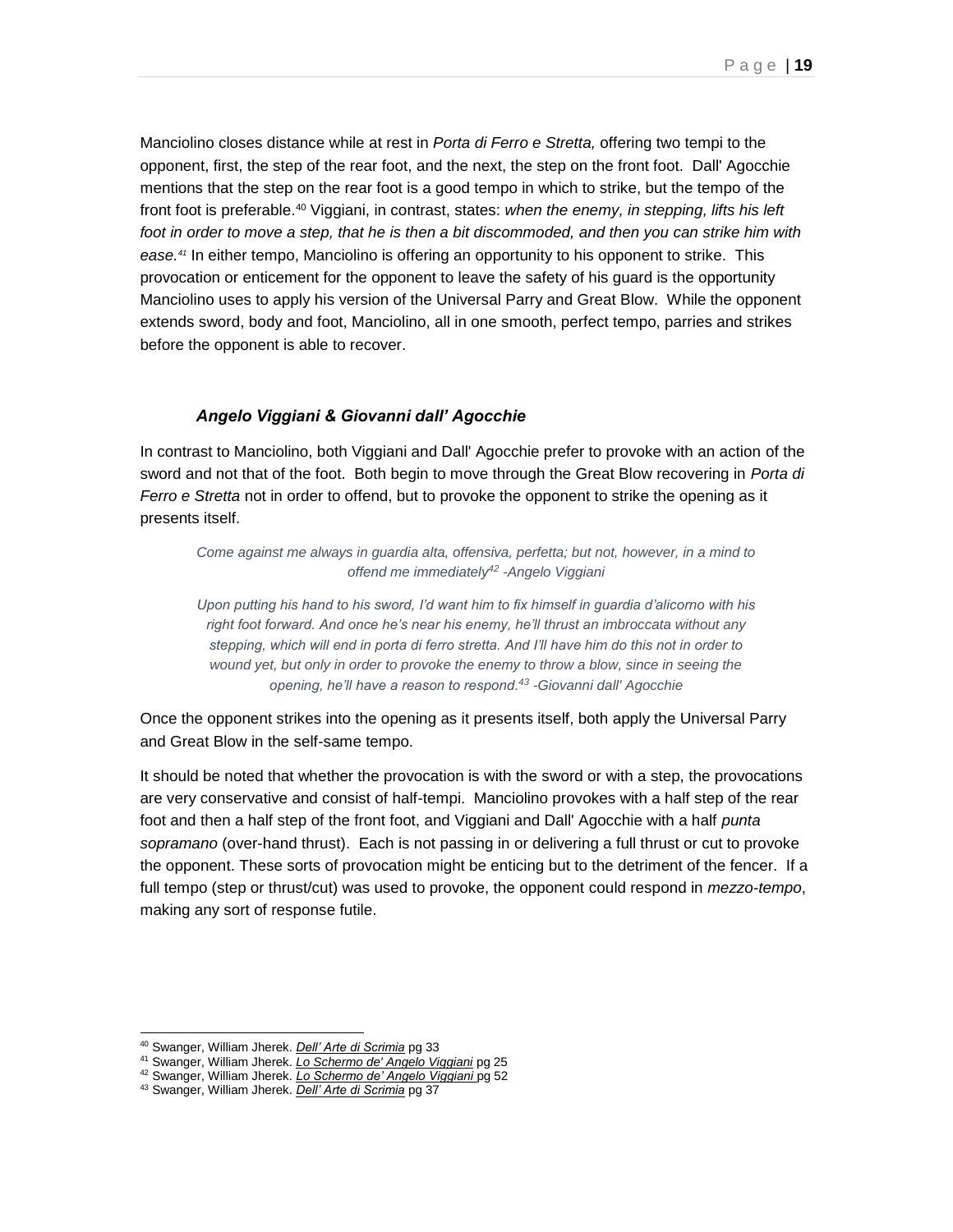## The Art and Practice

*all the liberal arts are comprised of theory and practice. Likewise is it so for this one, and both theory and practice must be considered. The theory of the art of fencing teaches with reason the ways to defend oneself and harm the enemy. The practice, then, is that which one acquires from familiarity with its operation, that is, by long use and continuous practice.<sup>44</sup>*

As I mentioned in the opener, my goal was not to merely find a technique that reappeared over and over in the Bolognese art of fence and compare and contrast its evolution and use between masters. The Universal Parry and Great Blow are more than just that.

The art of fencing comprises all valid techniques, approaches, theories, and actions, and some masters spend more time than other discussing all of the possible combinations of actions to that of their contemporaries -- even though some might profess to only gloss the surface (*looking at you Fabris),* the practice, however, deals with the imperfections of the body, its abilities, its condition, and the realities of the context of the fight beyond the many and diverse ways to defend and offend. The Universal Parry and Great Blow is the attempt to conform the art into the practice of swordsmanship. Many masters opt to include this technique near the conclusion of their treatise, or in Viggiani's case, make it their entire work. After the master has exhausted their knowledge of the art of fence, they inevitably explain how their work can be distilled into a single form. Capoferro is indeed one of these masters whose quote I will continue from the introduction:

*The prima starts high and ends in quarta rather low, and this for two reason. Firstly, if the opponent attacks you with a thrust or a cut, you can parry with a riverso while passing with your left foot somewhat towards the opponent's right side; you can then push your right foot forwards and strike him with an imbroccata to the chest, at the end of while you would*  again be in quarta. Secondly, the opponent would only be able to attack your right side, *which makes it easy to defend with an ascending cut from the quarta. 45*

…and some 300 years prior, Fiore de' Liberi gives the exact same advice:

*I'll step with my front foot a little off the line, and with the left foot I'll pass at an angle; as I do so, I'll cross and beat away your swords, find you open and strike you for sure. Go on and throw a sword or a spear at me, and I'll beat them all away as I've described, passing off the line—as you'll see from my plays just ahead. Please look at them. And even with the sword in one hand, I can practice my art, as you'll find in this book.<sup>46</sup>*

Though there exists no secret blow in fencing and consequently any action has a counter, $47$  from our earliest known Italian source, well into 17<sup>th</sup> century and arguably beyond, the Universal Parry

<sup>44</sup> Swanger, William Jherek. *Dell' Arte di Scrimia* pg 7

<sup>45</sup> Leoni, Tom. The Art and Practice of Fencing. pg 87

<sup>46</sup> Leoni, Tom. Fiore de' Liberi. Pg 21

<sup>47</sup> Swanger, William Jherek. *Dell' Arte di Scrimia* pg 32